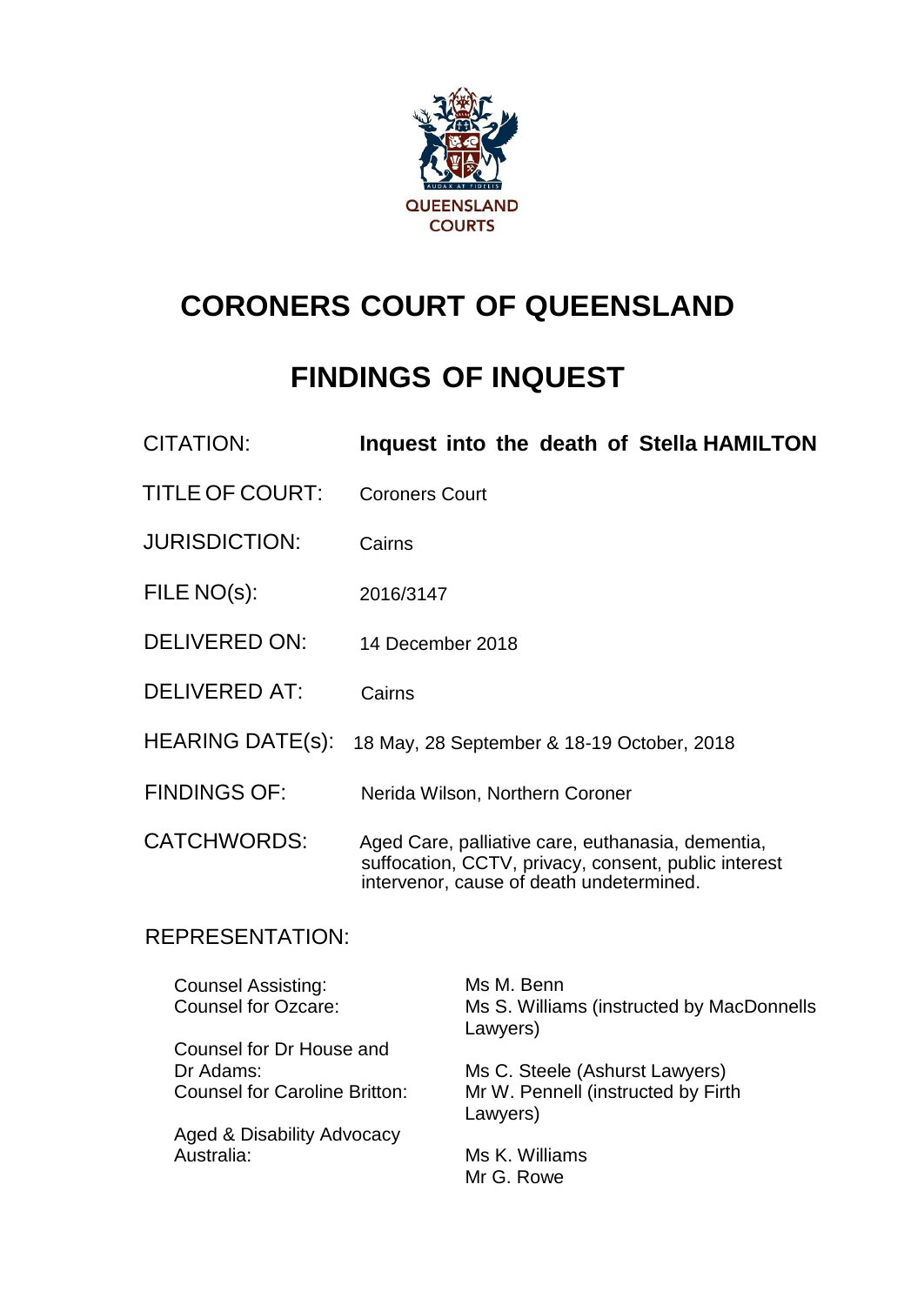| Discussion about euthanasia between Caroline and Dr House Tuesday 26 July 2016 12                                                                                      |  |
|------------------------------------------------------------------------------------------------------------------------------------------------------------------------|--|
|                                                                                                                                                                        |  |
|                                                                                                                                                                        |  |
|                                                                                                                                                                        |  |
|                                                                                                                                                                        |  |
|                                                                                                                                                                        |  |
|                                                                                                                                                                        |  |
|                                                                                                                                                                        |  |
|                                                                                                                                                                        |  |
|                                                                                                                                                                        |  |
| Whether Mrs Hamilton somehow managed to cover herself and/or get herself into a                                                                                        |  |
| Whether either Hamish or Fiona Hamilton placed the bedclothes over their mothers                                                                                       |  |
| Whether a resident entered room 6 during period of time that the DVD was playing in<br>the common room and placed the blanket over her head (perhaps believing she was |  |
|                                                                                                                                                                        |  |
|                                                                                                                                                                        |  |
|                                                                                                                                                                        |  |
|                                                                                                                                                                        |  |
|                                                                                                                                                                        |  |
|                                                                                                                                                                        |  |
|                                                                                                                                                                        |  |
|                                                                                                                                                                        |  |
|                                                                                                                                                                        |  |

## Contents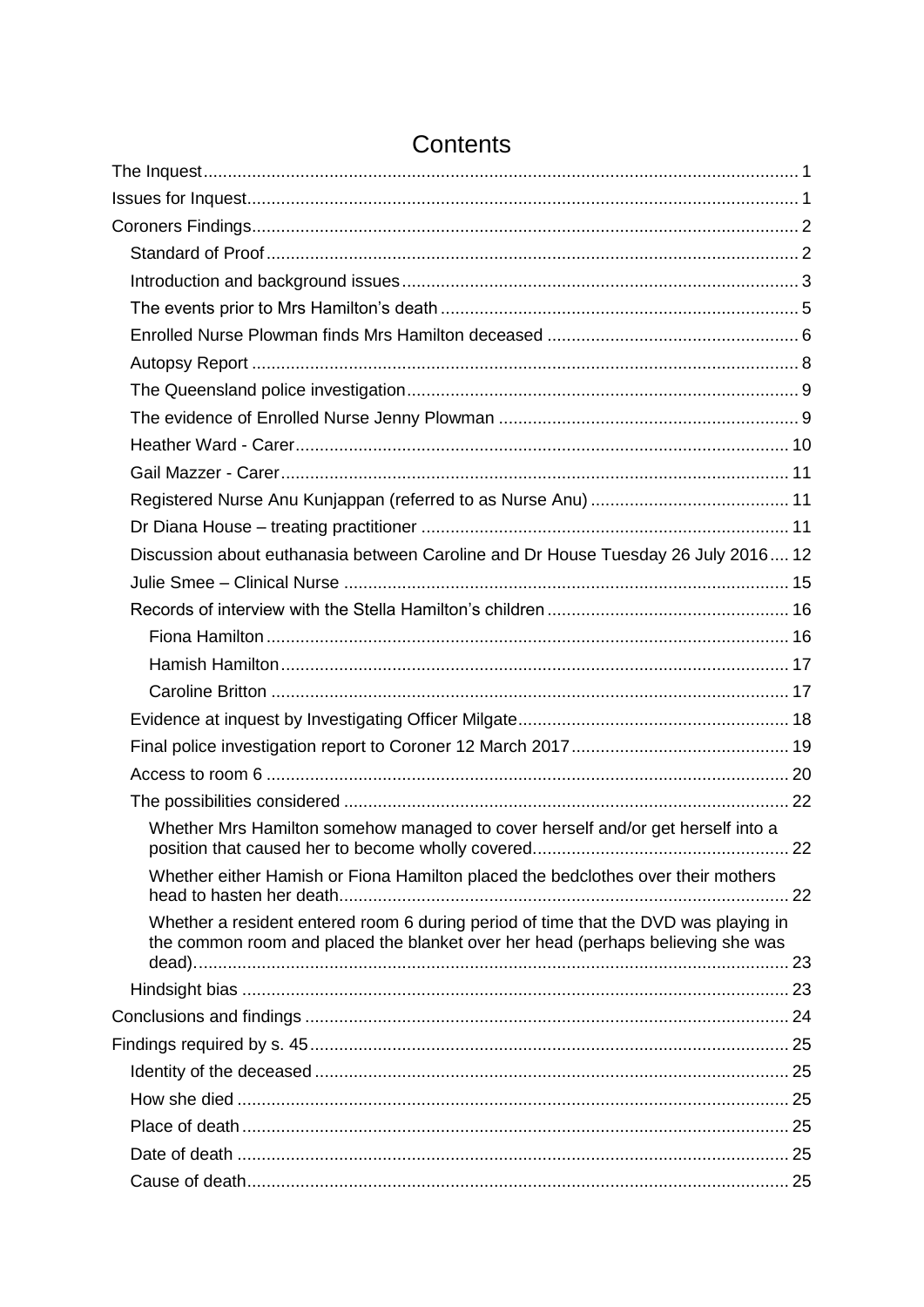| The adequacy of security procedures including monitoring the movement of residents |  |
|------------------------------------------------------------------------------------|--|
| Public Interest Intervenor – Aged and Disability Advocacy Australia (ADAA) 27      |  |
|                                                                                    |  |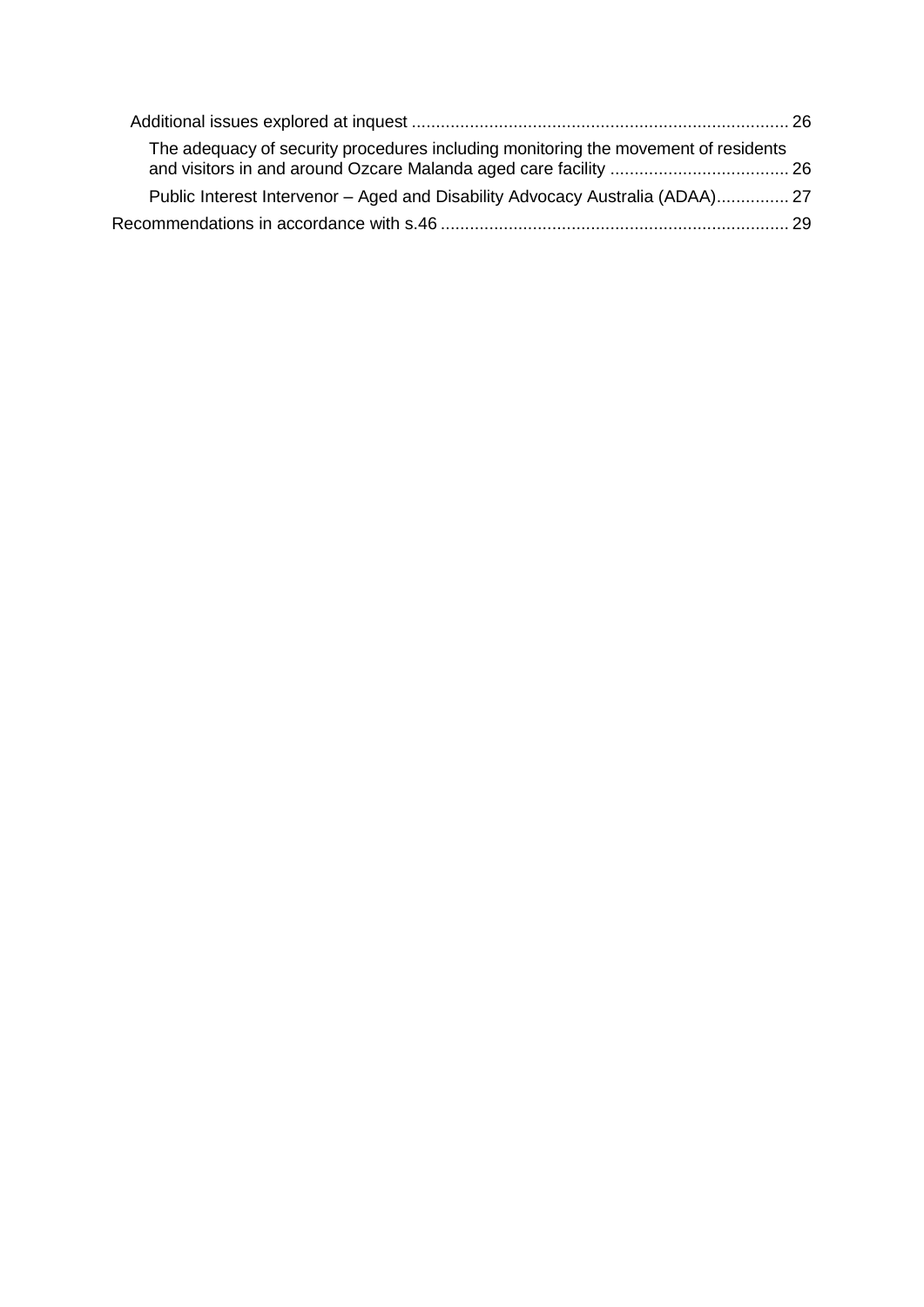1. The *Coroners Act 2003* provides at s. 45 that a coroner's written inquest findings must be given to the family of the person who died, each of the persons or organizations granted leave to appear at the inquest, and to various officials with responsibility for the subject matter of any recommendations. These are my findings in relation to the death of Stella Hamilton. They will be distributed in accordance with the requirements of the Act and posted on the website of the Coroners Court of Queensland.

## <span id="page-3-0"></span>**The Inquest**

- 2. Pre-Inquest Conferences were held in advance of the Inquest on 18 May 2018, and on 28 September 2018. A two day Inquest was held on 18 and 19 October 2018 in the Coroners Court of Queensland at Cairns.
- 3. The information and evidence relied upon by me to formulate these findings includes:
	- i. The brief of evidence;
	- ii. Oral evidence at Inquest;
	- iii. Written submissions provided by:

Counsel Assisting the Northern Coroner, Ms Benn Counsel appearing on behalf of Ozcare, Ms Williams Counsel appearing on behalf of Dr House and Dr Adams, Ms Steele Counsel appearing on behalf of Caroline Britton, Mr Pennell Public interest advocate: Aged and Disability Advocacy Australia

- 4. In all a total of 15 witnesses were called to give evidence.
- 5. Of the three Hamilton siblings only one, Caroline Britton, appeared with legal representation. Hamish and Fiona Hamilton did not engage legal representation. Caroline, Fiona and Hamish gave oral evidence at the Inquest, did not claim privilege and answered all questions asked of them.
- 6. I touch only on those matters/evidence I believe is necessary to understand the findings formulated by me without referring to all of the evidence available to me at Inquest.

## <span id="page-3-1"></span>**Issues for Inquest**

- 7. The issues for the Inquest were as follows:
	- 1. The findings required by section 45 (2) of the *Coroners Act 2003;* namely the identity of the deceased person, when, where and how she died and what caused her death
	- 2. Whether any persons contributed to the death of Stella Hamilton
	- 3. The adequacy of security procedures including monitoring the movement of residents and visitors in and around Ozcare Malanda Aged Care Facility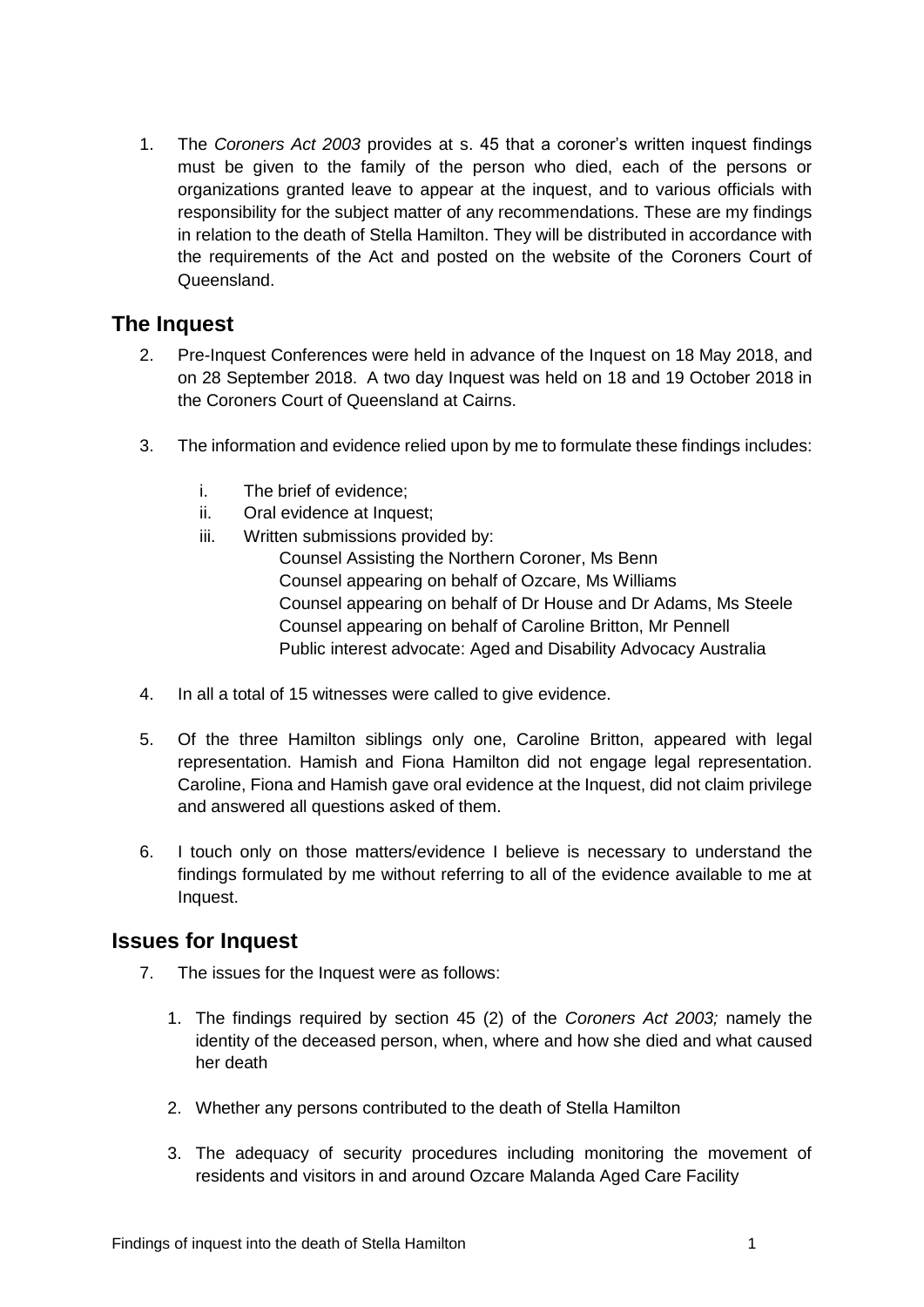4. Whether recommendations can be made that relate to public health and safety and/or to prevent deaths from happening in similar circumstances in the future pursuant to s. 46 of the *Coroners Act 2003*.

## <span id="page-4-0"></span>**Coroners Findings**

- 8. A Coroner must not include in the findings<sup>1</sup> any statement that a person is, or may be:
	- (a) guilty of an offence; or
	- (b) civilly liable for something.
- 9. The focus of an inquest is to discover what happened, not to ascribe guilt or attribute blame or apportion liability.
- 10. The purpose of an inquest is to inform the family and the public of how the death occurred with a view to reducing the likelihood of similar deaths.

## <span id="page-4-1"></span>*Standard of Proof*

- 11. The standard of proof to be applied at coronial inquests is well set out by Freckleton and Ranson in their text *Death Investigation and the Coroner's Inquest<sup>2</sup>*
- 12. Coroners can only make findings on the basis of proof of the relevant facts on the balance of probabilities.
- 13. However, where the matters that are subject of the coroner's findings are very serious or approximate criminal conduct, the finding will be on the upper end of the balance of probabilities, in accordance with the scale postulated in *Briginshaw v Briginshaw<sup>3</sup> .*  As Latham CJ put it*:*

There is no mathematical scale according to which degrees of certainty of *intellectual conviction can be computed or valued. But there are differences in degree of certainty, which are real, and which can be intelligently stated, although it is impossible to draw precise lines, as upon a diagram, and to assign each case to a particular subdivision of certainty. No court should act upon mere suspicion, surmise or guesswork in any case. In a civil case, fair inference may justify a*  finding upon the basis of preponderance of probability. The standard of proof *required by a cautious and responsible tribunal will naturally vary in accordance with the seriousness or importance of the issue.<sup>4</sup>*

Justice Dixon framed the test similarly:

<sup>1</sup> Section 45 (5) *Coroners Act* 2003

<sup>2</sup> Freckleton, I. and Ranson,D. *Death Investigation and the Coroner's Inquest* 2006 p. 554

<sup>3</sup> (1938) 60 CLR 336; 12 ALJ 100; HCA 34

<sup>4</sup> (1938) 60 CLR 336, 343-4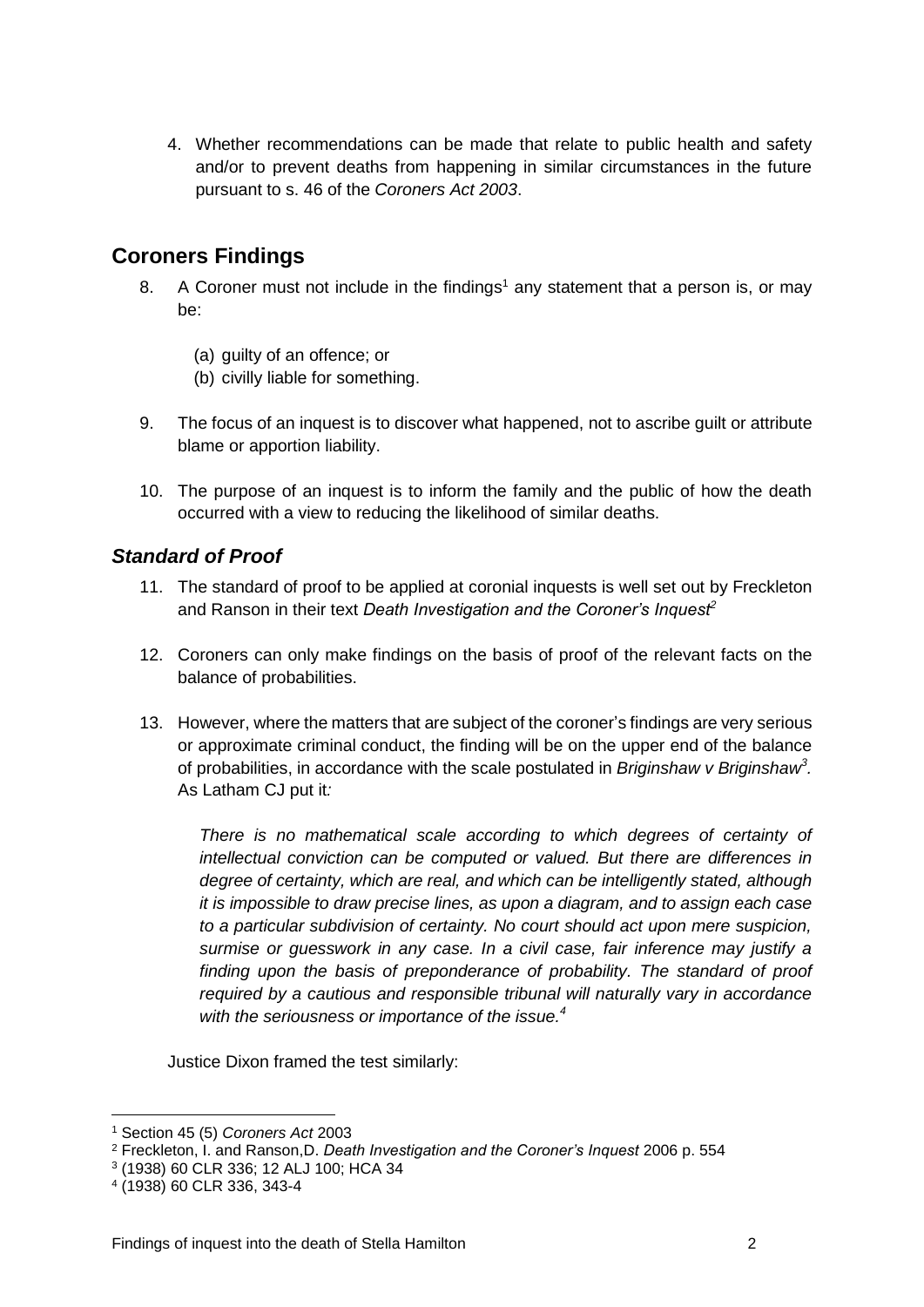*The truth is that, when the law requires the proof of any fact, the tribunal must feel an actual persuasion of its occurrence or existence before it can be found…. The seriousness of an allegation made, the inherent unlikelihood of an occurrence of a given description, or the gravity of the consequences flowing from a particular finding are considerations which must affect the answer to the question whether the issue has been proved to the reasonable satisfaction of the tribunal. In such matters 'reasonable satisfaction' should not be produced by inexact proofs, indefinite testimony, or indirect inferences.<sup>5</sup>*

- 14. Coroners should be mindful of a deleterious effect that a finding of contribution to cause of death may have on a person's character, reputation and employment prospects, as well as the gravity of such a finding. While allegations of matters such as assault need to be proved only on the balance of probabilities before a coroner, their criminal nature is one of the factors to be taken into account in determining whether the requisite level of 'comfortable satisfaction' exists as to the matters alleged. 'Because of the gravity of the allegation, proof of the criminal act must be "clear, cogent and exact and when considering such proof, weight must be given to the presumption of innocence" The result is that the distinction is between the criminal and civil standards in such matters may not be of major consequence.<sup>6</sup>
- 15. The Inquest into the death of Stella Hamilton required an inquiry into whether any person contributed to the death of Stella Hamilton<sup>7</sup>. The serious nature of such inquiry requires a standard of proof at the upper end of the balance of probabilities.
- 16. A coroner must not include in any findings a statement that person is guilty of an offence (i.e. a criminal act), or civilly liable for something.<sup>8</sup>
- 17. I therefore heed that *proof of any allegations approximating criminal conduct must be clear, cogent and exact and when considering such proof, weight must be given to the presumption of innocence and that the result is that the distinction is between the criminal and civil standards in such matters may not be of major consequence*. 9

#### <span id="page-5-0"></span>*Introduction and background issues*

- 18. Mrs Stella Hamilton was born on 17 October 1943 and was 72 years when she died on 31 July 2016 at the Ozcare Malanda Aged Care Facility, North Queensland.
- 19. Mrs Hamilton was a dementia patient in the Palmerston wing. The Palmerston wing is a secure, specialised dementia wing with a number of bedrooms leading from common areas where residents gather to eat, watch television, participate in activities and talk with each other.

<u>.</u>

<sup>5</sup> (1938) 60 CLR 336, 361-2

<sup>6</sup> op. cit. p. 555

<sup>7</sup> Inquest issue 2

<sup>8</sup> s. 45 (5) *Coroners Act 2003*

<sup>9</sup> Freckleton and Ranson, op. cit. p.555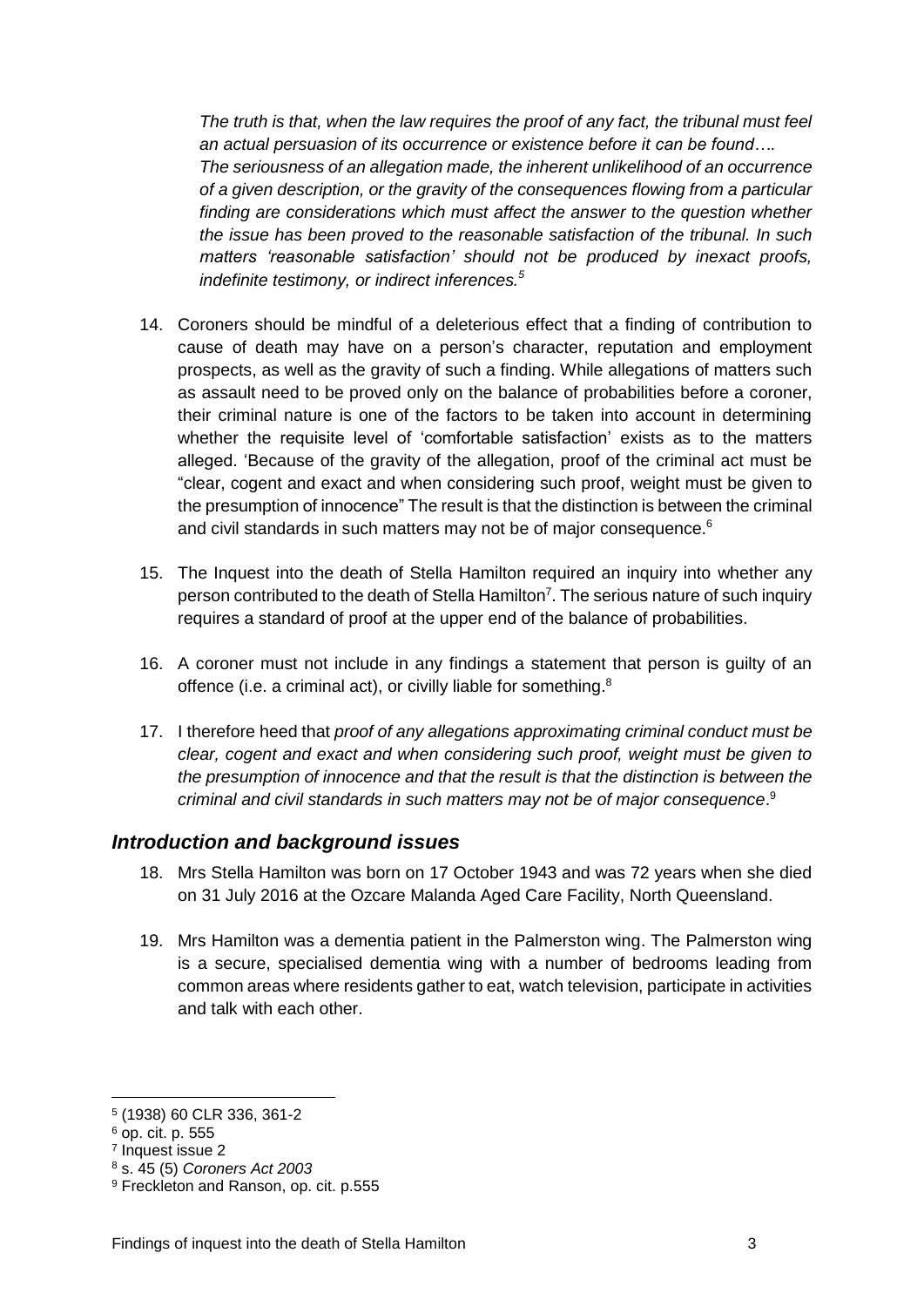- 20. At the time of her death, Mrs Hamilton had been resident at the facility for almost seven months. She had previously lived full time with her eldest daughter, Caroline, and Caroline's husband and children near Ingham, North Queensland.
- 21. Around Christmas time 2015, Mrs Hamilton's adult children Caroline Britton, Fiona Hamilton and Hamish Hamilton determined their mother's care needs had increased and her medical needs and behaviours were such that her needs would be best served by the Ozcare facility where she had previously spent time in respite care in September 2015.
- 22. Mrs Hamilton's General Practitioner at Ozcare, Dr Diana House gave evidence of Mrs Hamilton's presenting comorbidities including severe dementia, cranial nerve pain, and profound iron deficiency resulting in anaemia. Mrs Hamilton was osteoporotic and she had experienced a number of falls. In keeping with her onset of dementia, Mrs Hamilton displayed signs of aggression and a lack of insight.
- 23. In consultation with her doctors, Mrs Hamilton's family determined that it would be too invasive and traumatic to impose any further medical interventions on their mother.
- 24. I was in no doubt after hearing the oral evidence of Caroline Britton, Hamish Hamilton and Fiona Hamilton that in the days leading up to their mother's death, they each became increasingly distressed as her pain levels increased. The daughters in particular took up conversations with the staff and treating doctors about how to best manage their mother's pain levels.
- 25. Days prior to her death Mrs Hamilton was placed on a syringe driver to administer her morphine.
- 26. By Saturday 30 July 2016, Caroline, Hamish and Fiona felt *that their mother's spirit had left her body*. Although breathing shallowly, she was not conscious. The medical progress notes confirmed that by the early morning of 31 July 2016, Mrs Hamilton was unconscious. She was noted to be comfortable in her bed, and that death was imminent.
- 27. The adult children requested, and had been granted, the opportunity by Ozcare to care for their mother 'round the clock' in her last days.
- 28. Caroline and Fiona took turns staying at Ozcare and slept on a mattress beside their mother on the floor for the 10 days prior to her death. They attended to her personal care needs including assisting her toileting, washing, dressing and bathing. The daughters monitored their mother's pain levels and advised staff when they felt more morphine was needed. The Ozcare progress notes reflect that the staff considered that both Fiona and Caroline had their mother's care needs appropriately in hand.
- 29. At the conclusion of the two day inquest, Caroline, at the invitation of the court, spoke about her mother and described her as a 'strong woman, an unbelievable nurse, an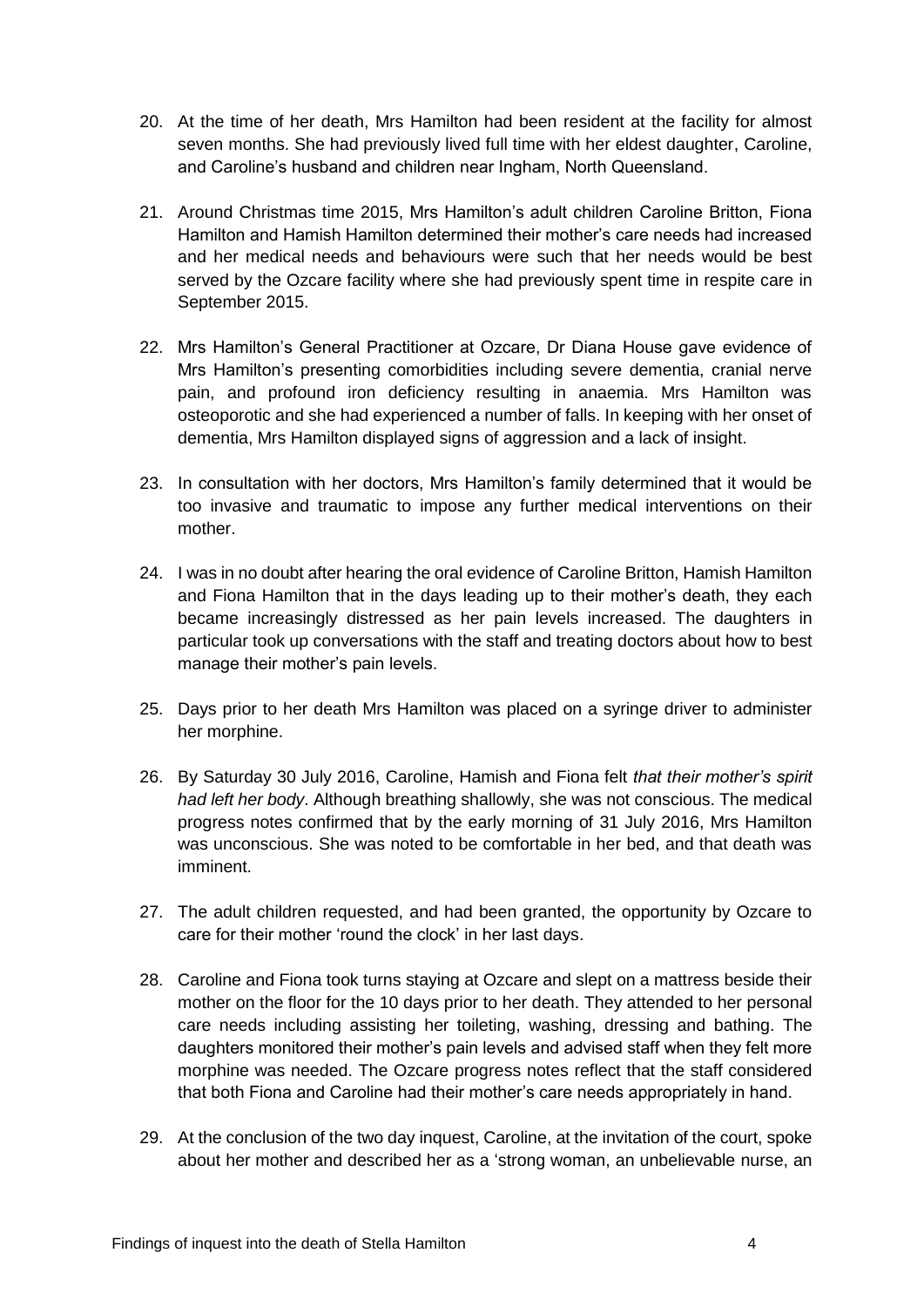incredible mother (and grandmother) who gave up everything to raise her three children'.

- 30. Caroline told the court that she and her siblings had bonded over their mother's illness and they wanted to ensure that she did not go to her death alone. Caroline told the court that her own children (the grandchildren) loved her mother. She told the court that from the first time her mother's illness had been diagnosed, some years prior, it became extremely upsetting to know their mother was going to pass away in such noticeable decline and with associated pain.
- 31. Caroline said she, Fiona, and Hamish, appreciated the time they were afforded with their mother by the Ozcare staff, and that they had received incredible support from the facility, and by some of the staff in particular. Caroline said that each of the three adult children had in their own way suffered from anxiety and depression as a result of their mother's illness and death and that they were shocked to find out how terribly ill she had been at the time of her death. (I took this reference to mean the autopsy conclusions that Mrs Hamilton was suffering undiagnosed necrotising bronchopneumonia at the time of her death, in addition to the known comorbidities).

## <span id="page-7-0"></span>*The events prior to Mrs Hamilton's death*

- 32. On Saturday night 30 July 2016, Caroline slept in Room 6 at her mother's side on a mattress on the floor.
- 33. Room 6 is a single occupancy room with a single size medical bed and ensuite facilities. The room can be accessed by two doors, one leading into the Palmerston wing corridor (the internal door). The second door is on the opposite side of the room and is described as a glass sliding door with security screen leading directly into an external courtyard.
- 34. EN Plowman checked on Mrs Hamilton at 6.30am on Sunday 31 July 2016 and saw Caroline asleep on the mattress next to her mother's bed. EN Plowman later saw Caroline at around 8.30am and asked if she needed anything.
- 35. Carer Heather Ward also checked on Mrs Hamilton around the same time and noted she was breathing shallowly and raspily, 'the death rattle'.<sup>10</sup>
- 36. At 8.52am, Caroline telephoned her sister Fiona<sup>11</sup> and asked Fiona to come into Ozcare so that she could leave to spend some time with her husband and children who were returning to Ingham later that afternoon.
- 37. Between 9.00am and 9.30am EN Plowman checked on Mrs Hamilton and noted that Caroline had rolled Mrs Hamilton onto her side in the bed.

<sup>10</sup> Exhibit C5 and oral evidence of Heather ward

<sup>&</sup>lt;sup>11</sup> Exhibit C2.1 page  $11 -$  Fiona's phone records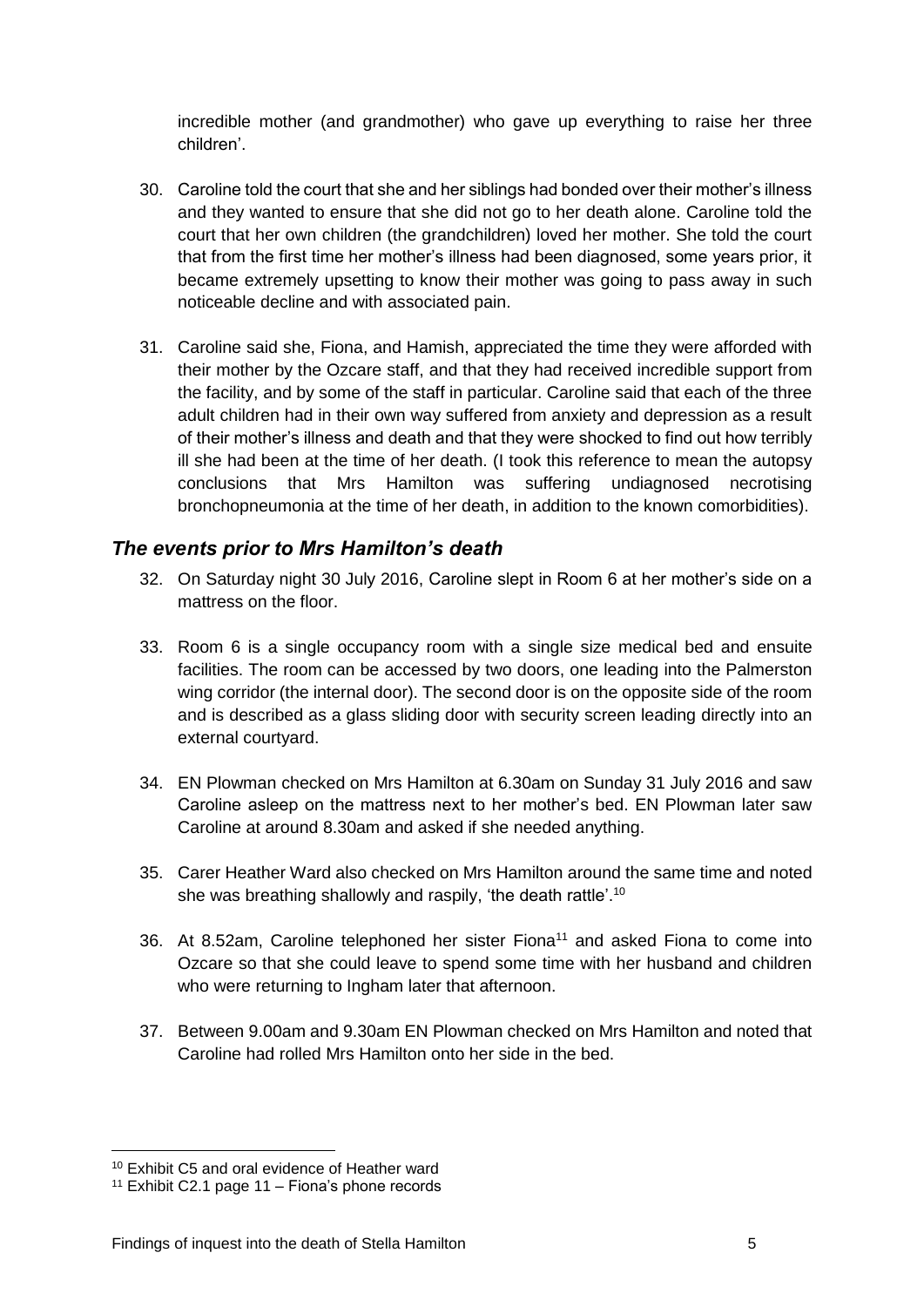- 38. EN Plowman saw Hamish walk past the kitchen window (to enter room 6 from the courtyard) between 10am and 10.30am.<sup>12</sup>
- 39. Hamish delivered snacks to Caroline and they walked out of the facility together and saw Fiona in the carpark at approximately 11.00am.<sup>13</sup> Caroline gave Fiona a copy of Caroline's wedding DVD and suggested that Fiona play the DVD in the common room so that Fiona could remember their mother as she was in earlier times 'vibrant and beautiful'. Caroline and Hamish departed Ozcare at the same time and separately.
- 40. Fiona entered to her mother's room and kissed her mother. Her mother was unconscious but she could hear her breathing with the doona up to her neck.<sup>14</sup> Fiona then lay on the mattress between her mother's bed and the door leading to the outside courtyard for one or two minutes<sup>15</sup>. Fiona then went in search of remote controls for the DVD player in the common room, and she gave evidence that she had some difficultly locating the controls to the DVD player. In any event she was able to connect the equipment and she commenced playing the DVD of Caroline's wedding with assorted nurses, carers and residents gathering around to watch the DVD with Fiona. The DVD ran for approximately 16 minutes.<sup>16</sup>

## <span id="page-8-0"></span>*Enrolled Nurse Plowman finds Mrs Hamilton deceased*

- 41. EN Plowman<sup>17</sup> recalls that at the end of the DVD 'everyone was talking about Stella'. EN Plowman decided to quickly 'duck in and check on Stella' after the DVD.
- 42. At about 11.40am EN Plowman entered Stella's room via the corridor through the internal door. The door to Room 6 was closed (this was not unusual). EN Plowman gave evidence that she did not see any family members in the room, nor could she see Mrs Hamilton.
- 43. EN Plowman went to the glass sliding door leading to the courtyard and in her evidence stated *I looked outside to see if one or other of the family members had taken Mrs Hamilton outside in a fall out chair*. The sliding door was slightly open. 18 EN Plowman did not see anyone in the courtyard, she turned back into the room and looked again at the bed and noticed bumps under the doona. EN Plowman felt the doona and felt Mrs Hamilton's body under the doona.
- 44. EN Plowman observed that the head end of the bed was raised slightly, that the doona and sheet were covering Mrs Hamilton's face, and that the doona was not tucked in but was over Mrs Hamilton's head. She could not see Mrs Hamilton's head until she pulled back the sheet and doona.<sup>19</sup>

<u>.</u>

<sup>&</sup>lt;sup>12</sup> In oral evidence Hamish Hamilton said his reason for entering the facility via the courtyard was because of the (offensive) smell in the Palmerston wing. Exhibit B2 page 3

<sup>13</sup> Exhibit B2.1 page 7

<sup>14</sup> Exhibit B2.1 page 8

<sup>15</sup> Exhibit B2.1page 8

 $16$  Exhibit B2.1 page 8 – other accounts of the run time for the DVD are 30-45 minutes.

<sup>17</sup> Statement to Queensland police page 21

<sup>&</sup>lt;sup>18</sup> Oral evidence of Nurse Plowman

<sup>19</sup> Exhibit B2.1 page 2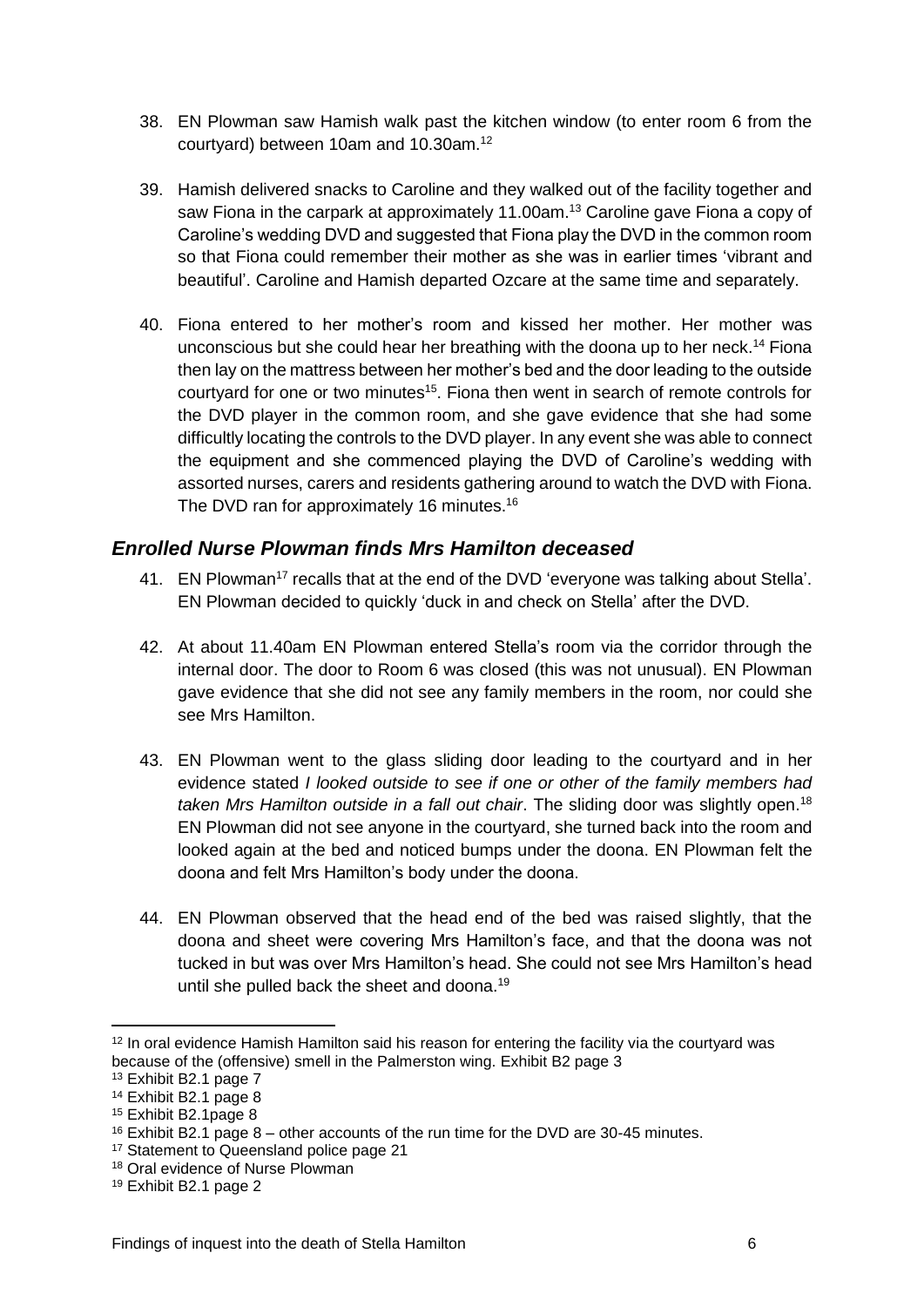- 45. EN Plowman, in the first version of events she provided to the police on the evening Mrs Hamilton died, recalled that when she pulled back the blankets, Mrs Hamilton was lying on her back with her arms either by her side, or on her torso.
- 46. The investigating officers contacted EN Plowman after their interview with Fiona Hamilton on 1 August 2016 and asked her to confirm the position of Mrs Hamilton when she entered the room. EN Plowman told police she was incorrect initially as 'now she thinks about it, the deceased was located on her right side with pillow between her knees<sup>20</sup> and facing the slightly open glass sliding door<sup>'.21</sup>
- 47. Prior to any other person entering the room, EN Plowman pulled back the bedclothes covering Mrs Hamilton's face. EN Plowman could see that Mrs Hamilton was not breathing and she called for Nurse Anu who was the registered nurse on duty.
- 48. EN Plowman opened the internal door and was in the doorway as Fiona approached room 6. She gauged that Fiona could tell by the look on her (EN Plowman's) face that Fiona knew her mother had passed away.
- 49. EN Plowman's evidence is that Fiona entered into the room and said to EN Plowman, "*Hamish said that if we covered her head she would go quicker and she would*…". EN Plowman recalls Fiona trying to say the word '*asphyxiate*' at the end of the sentence but it didn't come out as asphyxiate. EN Plowman doesn't remember what word Fiona used, or the sound, she just knew that Fiona was trying to say asphyxiate.
- 50. EN Plowman was alarmed by Fiona's response as it was completely unprompted, and Fiona had not been advised that her mother had been found with bedclothes covering her head. Fiona later denied that she made the comment, when interviewed by police and in her oral evidence.
- 51. Nurse Anu attended and pronounced life extinct.
- 52. Fiona contacted Caroline and Hamish who returned to the facility. Mrs Hamilton was washed and prepared for the undertakers by her daughters, and then taken to the chapel. EN Plowman saw Fiona, Caroline and Hamish moving their mother from the room trying to get the bed through the door and 'she did not want to see them so she left the body with Nurse Anu and Leah to move'.<sup>22</sup>
- 53. On the evidence available at inquest, I am satisfied that the first time each of the adult children were informed by a third person that their mother was found with the bedclothes over her head was the following day, 1 August 2016, when participating in records of interview with police.

<u>.</u>

<sup>20</sup> Exhibit B2.1 page 3

<sup>21</sup> Exhibit B2.1 page 2

<sup>22</sup> Exhibit B2.1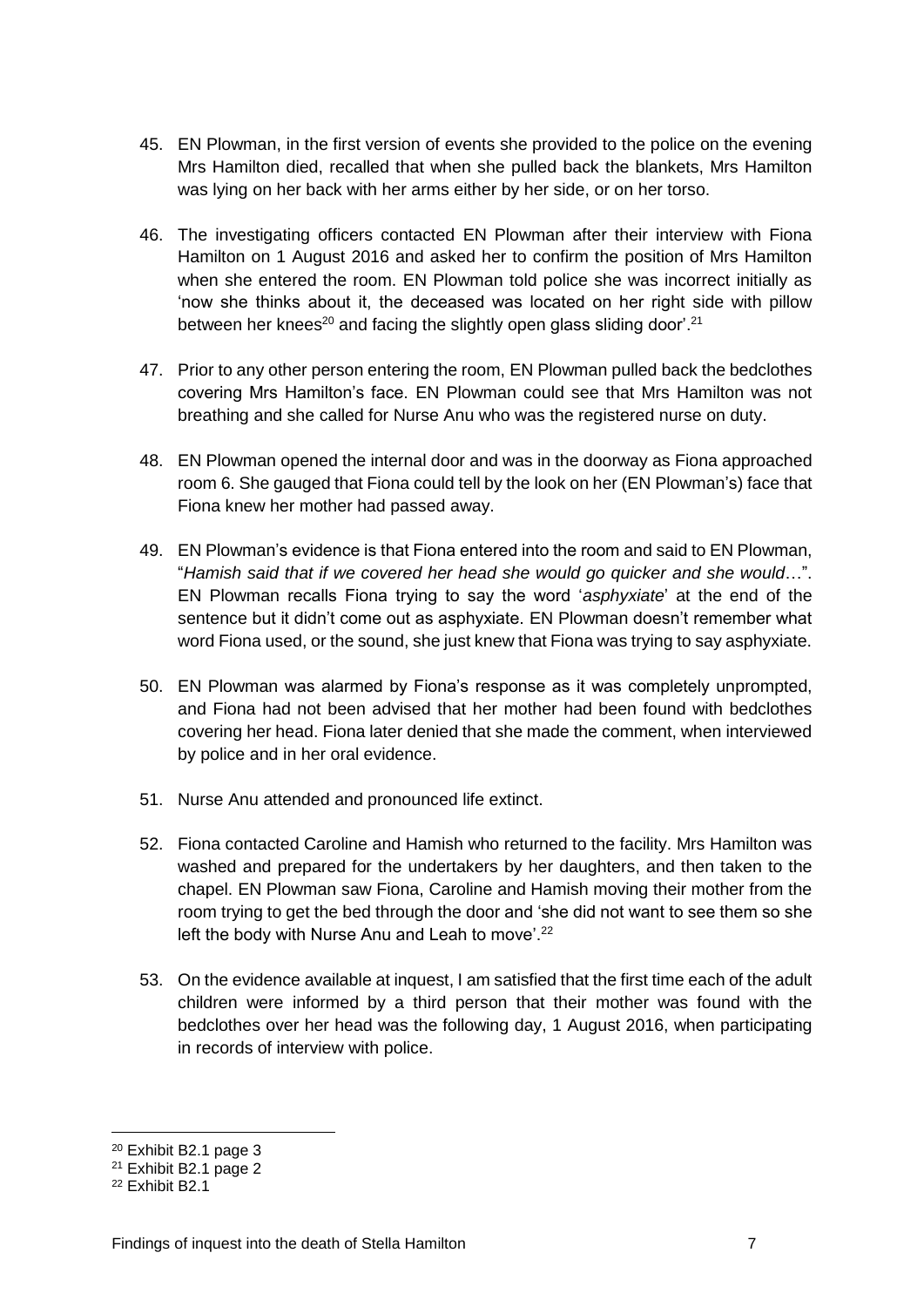- 54. There is no evidence that the management or staff informed Caroline, Fiona or Hamish on 31 July that Mrs Hamilton was located with bedclothes over her head. Each of the siblings gave evidence that they first became aware of the situation when informed by police during interviews on 1 August.
- 55. Within a short time of Mrs Hamilton being pronounced deceased, EN Plowman told Nurse Anu about the circumstances in which she had found Mrs Hamilton<sup>23</sup>. Nurse Anu reported the conversation to Daniel Robinson, the then Ozcare facility manager who was on site. EN Plowman later gave her version of events to Mr Robinson and he recorded that version in the progress notes which I will refer to later in these findings.

## <span id="page-10-0"></span>*Autopsy Report*

- 56. An autopsy was undertaken on the 4 August 2016 by Dr Nathan Milne, a senior Forensic Pathologist with Queensland Health at Forensic and Scientific Services, Brisbane, Queensland.
- *57.* Dr Milne concluded as follows:

'The opinion as to the cause of death is based on the police and medical history, and a full post-mortem examination including associated testing. In my opinion, the cause of death is best considered as undetermined. Although this lady has significant natural disease capable of causing death, there are potentially suspicious circumstances surrounding the death.

The most significant findings at autopsy were:

- Advanced Alzheimer disease.
- Necrotising bronchopneumonia.
- Coronary atherosclerosis.
- Cachexia.
- Very high morphine concentration, in the context of palliative care.

In the absence of any potentially suspicious circumstances, I would consider the most likely cause of death to be necrotising bronchopneumonia complicating Alzheimer disease and cachexia. Coronary atherosclerosis was of an extent that could have caused sudden death at any time, however, in the presence of severe acute bronchopneumonia, this is considered a less likely cause of death. The toxicology findings, including a very high morphine level, are consistent with administration of morphine in a palliative care context. It is generally accepted that in someone who is dying, the increasing need for drugs (such as morphine) to maintain comfort and dignity, will accelerate death.

She was found with a sheet and doona over her head. Itcannot be excluded

<sup>23</sup> Exhibit B2.1 page 03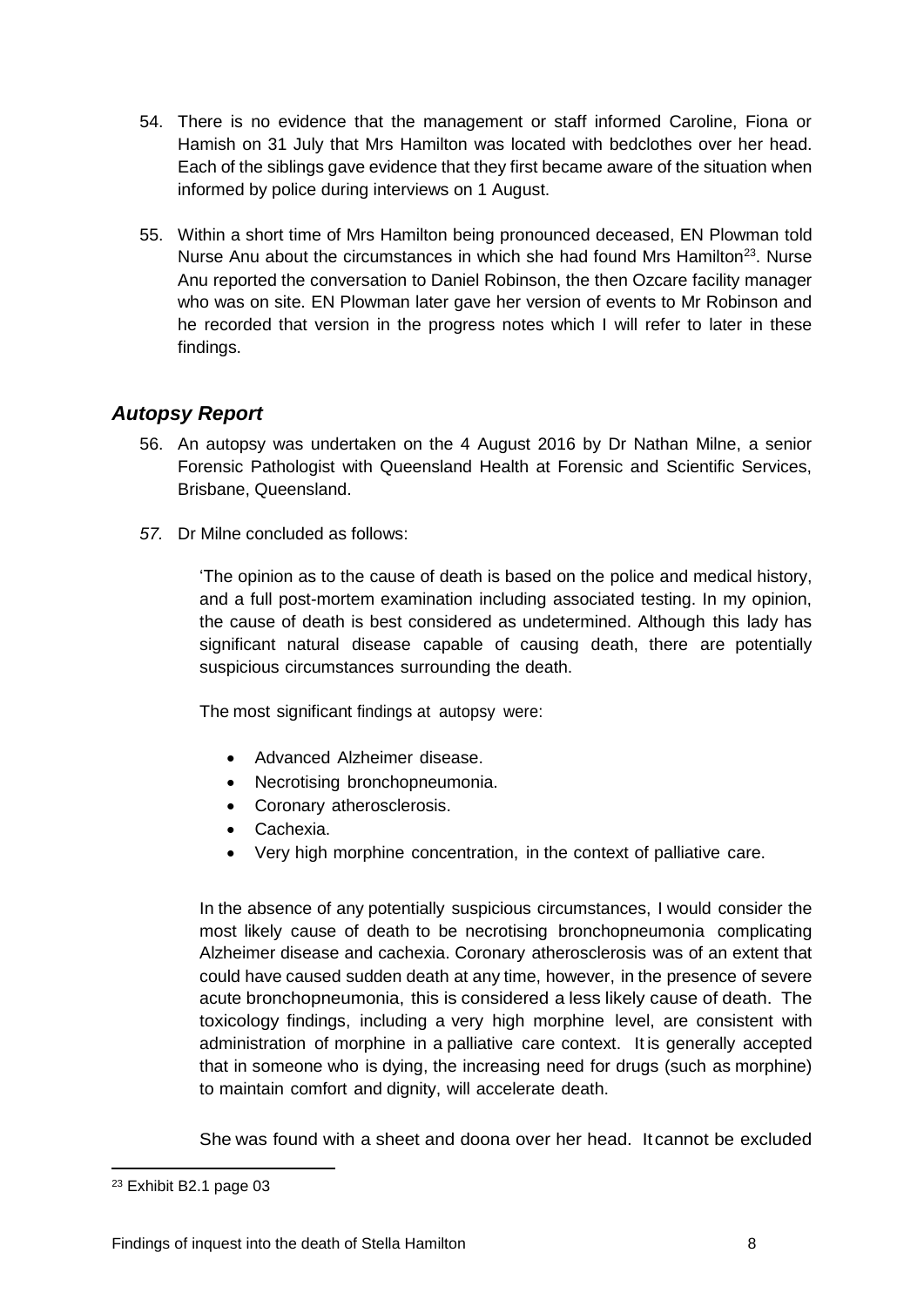that this had some contribution to death by causing adegree of suffocation. The clinical description of this lady prior to death includes being unconscious and breathing shallowly, which is consistent with impending death. Post-mortem examination showed significant bronchopneumonia to explain her limited breathing capacity. Someone in such a condition could potentially die at any time. Therefore, anything further limiting her ability to breathe, such as having bedding over her face, could potentially accelerate death. Smothering (by covering the nose/mouth) could also potentially be achieved without leaving any marks on the face or causing any internal injuries.'

58. The autopsy report was peer reviewed by Eminent Forensic Pathologist Associate Professor Alex Olumbe.

#### <span id="page-11-0"></span>*The Queensland police investigation*

- 59. The Queensland police conducted an investigation into the death of Stella Hamilton.
- 60. On 1 August 2016, the investigating officer Senior Constable Milgate provided a Supplementary Form 1, Police Report of Death to a Coroner and concluded as follows;

*Investigators believe that this sudden death is to be treated as suspicious due to comments made by the deceased's persons daughter Fiona and in particular, 'Hamish told me that if we covered her face that she would go quicker', and she attempted to use the word 'asphyxiation' in this sentence and the fact that the deceased was found by RN Plowman with the sheet and doona pulled well up over the deceased persons head which is highly unlikely to have been done by the deceased due to her poor state of health and the fact that no person observed the deceased conscious at all that morning. Investigations are continuing.* 

- 61. The police obtained witness statements from:
	- Jenny Plowman Enrolled Nurse Ozcare
	- Heather Ward Carer Ozcare
	- Gail Mazzer Carer Ozcare
	- Anu Kunjappan Registered Nurse Ozcare
	- Daniel Robinson Manager, Clinical Care, Ozcare
	- Dr Dianna House Mrs Hamilton's treating doctor
	- Dr Adams assisted Dr House with treatment and care
	- Julie Smee Clinical Nurse Consultant
- 62. The police also conducted formal records of interview with Caroline, Fiona and Hamish on 1 August 2016.

#### <span id="page-11-1"></span>*The evidence of Enrolled Nurse Jenny Plowman*

63. Nurse Jenny Plowman advised police she entered room 6 at about 11.40am, to check on Stella after watching the wedding DVD with Fiona and other residents and staff, and that she could not see her. She looked outside wondering if Caroline or Hamish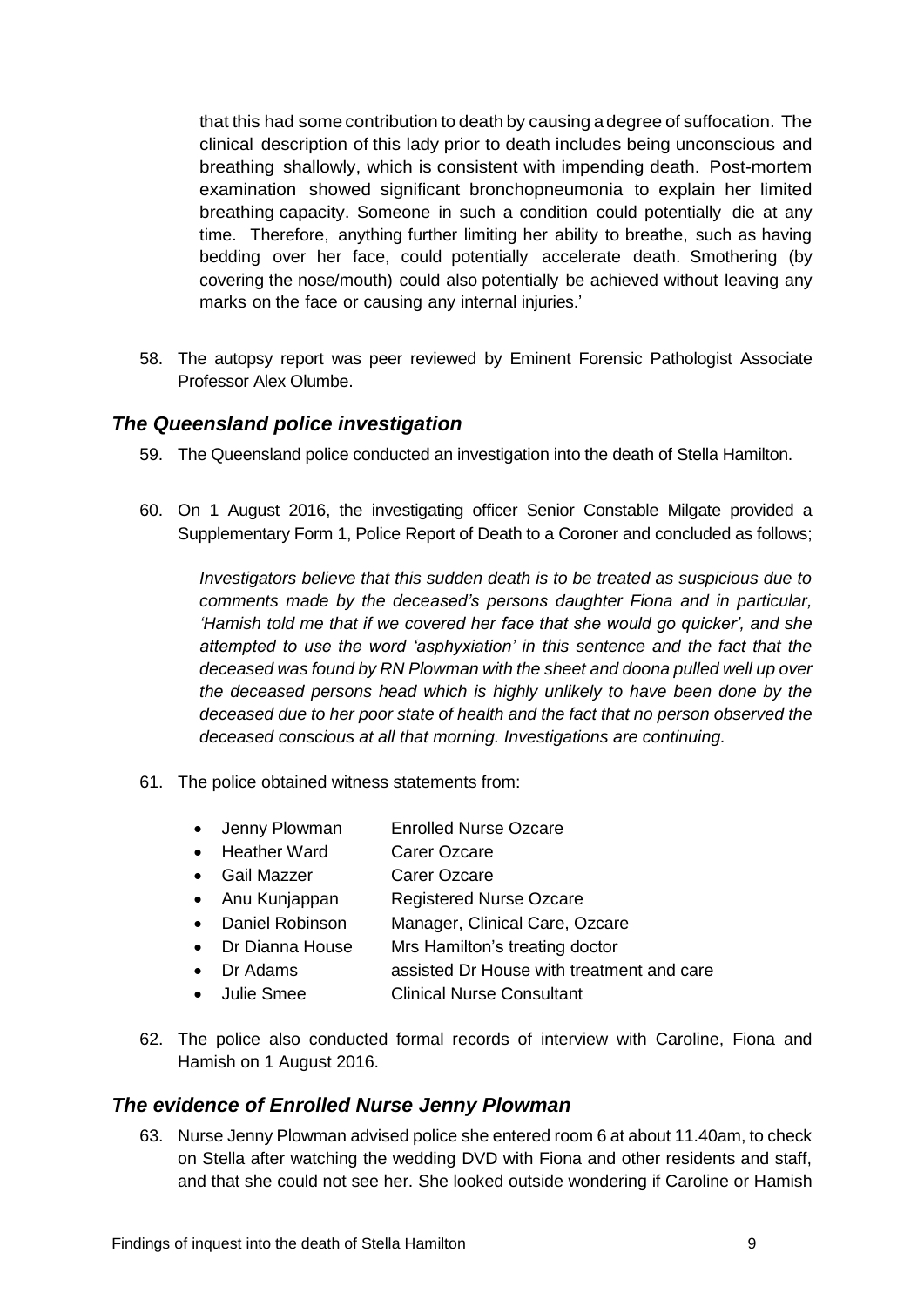had taken Stella outside in her fall out chair as they had done this the day before. She could not see them in the courtyard. She then observed lumps under the doona on Mrs Hamilton's bed. She touched the lumps and felt Mrs Hamilton. She observed the bed sheet and doona were up over her head but not tucked in. She cannot recall how far up over the head they were but couldn't see Mrs Hamilton's head until she pulled back the sheets and doona. She observed Mrs Hamilton lying on her right side $24$ , facing the slightly open glass door with a pillow between her knees. No injuries were observed, she was not breathing and she called for Registered Nurse Anu to attend the room.

64. EN Plowman provided a version of events to Daniel Robinson the facility manager that afternoon<sup>25</sup> at around 5pm. Mr Robinson wrote up his notes of that conversation in the progress notes including that:

*While walking to the room with Fiona, Fiona stated "Hamish said she would die quicker if we placed the covers over her face". Jenny found this alarming as it was completely unprompted and she had not been notified that this was how staff had found Stella.* 

*Mr Robinson concluded in his notes: Jenny was very unsettled and unable to complete the progress notes at the time of the event however has taken notes and will complete progress note entry tomorrow.*

### <span id="page-12-0"></span>*Heather Ward - Carer*

65. Heather Ward is a carer at Ozcare. She last saw Mrs Hamilton around 8.30am on Sunday 31 July 2016 in room 6. Caroline was present. Carer Ward noticed that Stella was unconscious, had shallow and raspy breathing and described the 'death rattle' which indicated she was not long before passing away. Carer Ward recalls thinking to herself, 'Stella is losing the battle to survive'. Carer Ward picked up Mrs Hamilton's arm, she noticed it was limp, there was no movement at all and she did not look like Stella anymore. She was warm to touch. The sheet and doona were up to her midchest and she was lying on her right side facing the glass exterior door. Caroline said to Carer Ward, *Mum's spirit has left but her body remains with us*. This is the last time that Carer Ward saw Caroline before her mother's death. Carer Ward saw Fiona soon after her mother's death and Fiona said to her, *I thought that if I played the DVD she would pass.*<sup>26</sup> Carer Ward was later in the room when Caroline re-entered the room when she returned to Ozcare after being informed by Fiona of her mother's death. Carer Ward saw Caroline put her hands in the air with delight and heard her say, Yay.<sup>27</sup> I accept the submissions on behalf of Caroline Britton that this gesture was borne of relief (that her mother would suffer no longer).

 $24$  Her recollection in hindsight when confirmation sought by police about the position in bed

<sup>25</sup> Exhibit E1 page 33

<sup>&</sup>lt;sup>26</sup> Carer Heather was not surprised by the comment and in oral evidence said it is something said in aged care homes quite often. She understood it to be a spiritual comment.

 $27$  Exhibit C5 para 14; and confirmed by Caroline in her oral evidence she said that because she was relieved.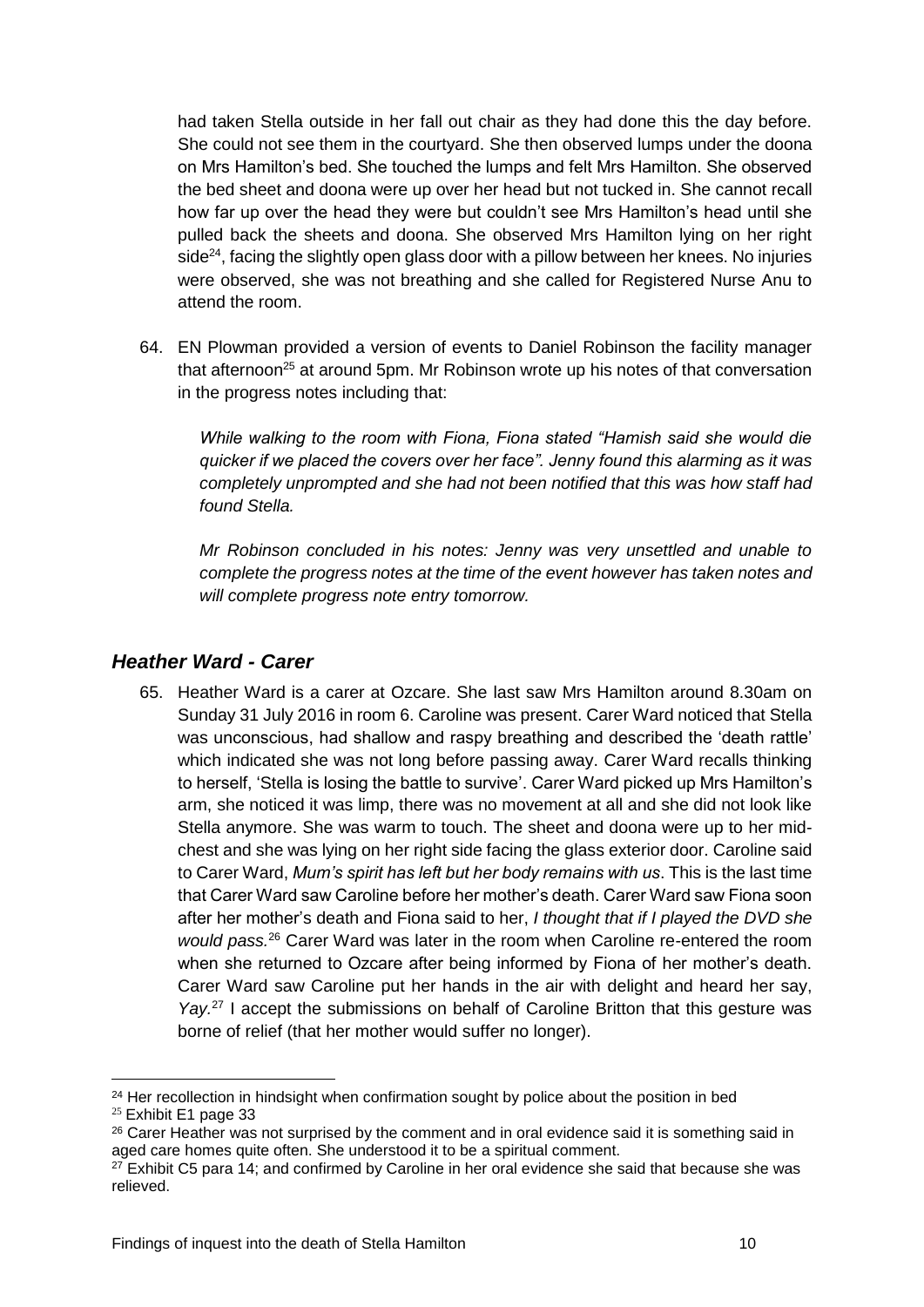## <span id="page-13-0"></span>*Gail Mazzer - Carer*

- 66. Around 9.15am on 31 July 2016, Carer Mazzer asked Caroline if Stella enjoyed her day outside yesterday and Caroline replied, *Yes she was rigid when we took her out but when we brought her back in at about 5.00pm she was like a floppy ragdoll. I think she died yesterday but she's still here.* When Carer Mazzer stuck her head in Stella's door later that morning she saw her in the 'foetal position' lying in the bed facing the glass door (to the courtyard) in the room.
- 67. Carer Mazzer was present when Caroline returned to room 6 after her mother's death and recalls her saying, *well mum, you're dead now*. <sup>28</sup> Again I accept that this response was an acknowledgement that her mother had been released from her pain.

## <span id="page-13-1"></span>*Registered Nurse Anu Kunjappan (referred to as Nurse Anu)*

- 68. Nurse Anu confirmed that Mrs Hamilton was receiving morphine hourly to assist with pain management. She was asked to attend room 6 by EN Plowman to confirm life extinct. <sup>29</sup> When Nurse Anu entered Mrs Hamilton's room she noticed that she was lying on her right side facing the glass door with a pillow beneath her head. Upon checking her vital signs, Nurse Anu declared life extinct at 11.45am. She described Mrs Hamilton's skin as warm to touch. She cannot recall the positioning of the bed linen.<sup>30</sup>
- 69. Nurse Anu recalls that EN Plowman told her, 'When I went into the room, I thought Stella was outside as I couldn't see her in the room and then I saw a lump beneath the doona, so I felt it and when I pulled the doona back it was Stella lying in the bed with the doona up over her head'.<sup>31</sup>
- 70. Nurse Anu later overheard a conversation between EN Plowman and Daniel Robinson, the manager of Clinical Services at Ozcare Malanda, and heard EN Plowman conveying to Mr Robinson that Fiona Hamilton said, *Hamish told us that if we left the doona over her head she would go quicker*. 32

#### <span id="page-13-2"></span>*Dr Diana House – treating practitioner*

71. Dr House is the visiting medical officer to the Ozcare Aged Care Facility in Malanda. She is a general practitioner on the Atherton Tablelands and attends the facility each Tuesday afternoon for general rounds. In cases of emergency she attends Ozcare out of those hours to review clients. She confirmed with police investigators that Mrs Hamilton did not have long to live and that pain relief and medication was administered by qualified nurses (under Dr House's supervision) at Ozcare.

<sup>&</sup>lt;sup>28</sup> Exhibit C6.1 para 4 and oral evidence of Gail Mazzer. When put to Caroline in oral evidence she could not recall if she had said that.

<sup>29</sup> A registered nurse was required to declare life extinct

 $30$  B<sub>2</sub>.1 page 5

<sup>31</sup> Exhibit B2.1 page 5

<sup>32</sup> Exhibit B2.1 page 5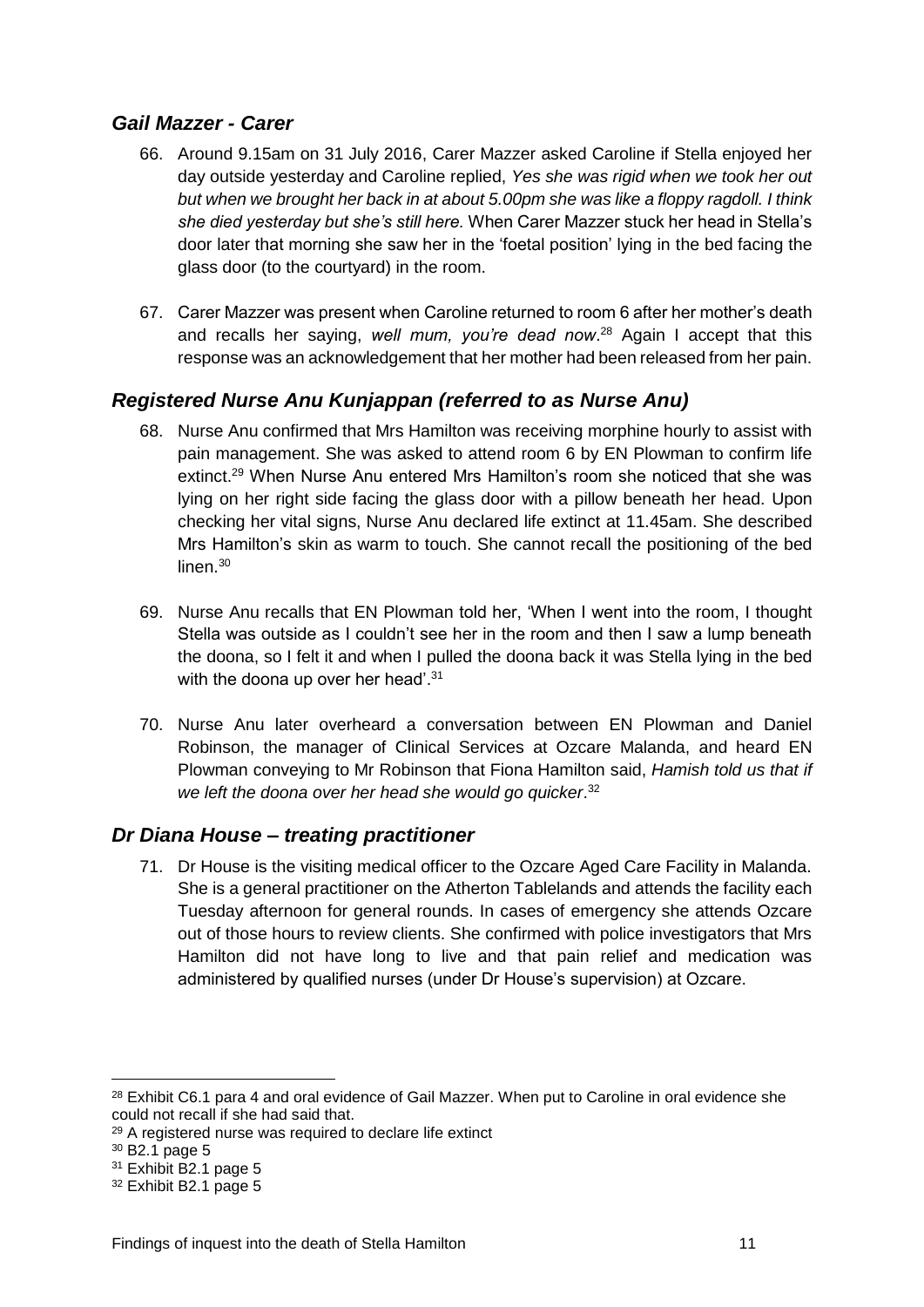- 72. Dr House first consulted with Mrs Hamilton on 9 February 2016. Dr House described her condition then as poor but stable, and noted that Ms Hamilton had the following medical conditions. 33
	- a. Alzheimer's disease
	- b. Depression
	- c. Trigeminal Neuralgia (pain in her face)
	- c. Severe iron deficiency
	- d. Gastrointestinal tract blood loss
	- e. Probable bowel cancer.
- 73. In June 2016, Dr House, during a review, noted a further drop in Mrs Hamilton's haemoglobin levels and a general deterioration. On 7 June 2016, Dr House and Mrs Hamilton's daughter, Caroline Britton<sup>34</sup> discussed that the family elected not to investigate a possible intestinal blood loss by procedures such as an endoscopy or colonoscopy due to the severity of her dementia and the fact that she did not have long to live. $35$
- 74. The plan was for Ms Hamilton to receive palliative care to manage pain if evident.<sup>36</sup>
- 75. From 7 June 2016 until 26 July 2016, the progress notes indicate that Mrs Hamilton continued to show signs of pain and was given morphine, midazalom and maxalon as required.
- 76. Dr House last saw Mrs Hamilton alive during her rounds at Ozcare on 26 July 2016, at which time she assessed her to be in significant pain. Dr House arranged for provision of a syringe driver to ensure the appropriate administration of Mrs Hamilton's medication, prescribing a combination of morphine, midazolam and haloperidol, with the intention of optimising patient dignity and comfort in the terminal phase of her life.
- 77. By Sunday 31 July 2016, Dr House was expecting Mrs Hamilton to pass away within 24 – 48 hours. She spoke with Ozcare nurses that morning by phone specifically about Mrs Hamilton's condition and medication. Dr House was advised at around 12 noon on that day that Mrs Hamilton was deceased.

## <span id="page-14-0"></span>*Discussion about euthanasia between Caroline and Dr House Tuesday 26 July 2016*

78. Dr House advised police that she recalled, and documented, in the Ozcare file, that on Tuesday 26 July 2016 she had a conversation with Caroline during rounds at Ozcare.

<sup>33</sup> Exhibit D1.1 para 10

<sup>34</sup> Caroline was also her mother's Enduring Power of Attorney

 $35$  B<sub>2</sub>.1 page 5

<sup>36</sup> Exhibit E1 page 5 and 6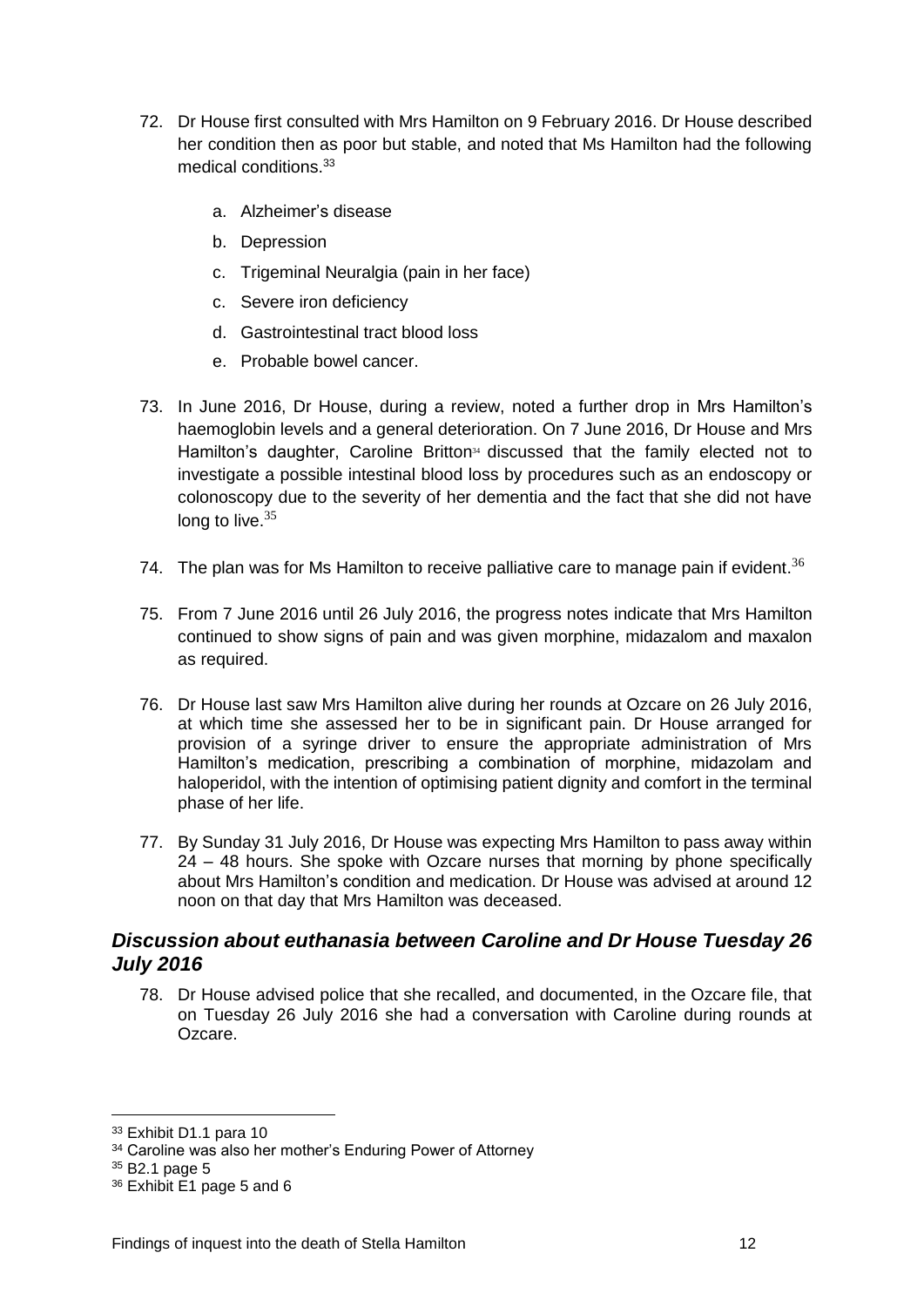- 79. On Tuesday 26 July 2016, Dr House was conducting her rounds of the Malanda facility with Clinical Nurse Consultant (CNC) Julie Smee. Fiona Hamilton and Caroline Britton were present.<sup>37</sup> During that consultation, Caroline asked if Dr House could give her mother the 'green dream'.<sup>38</sup>
- 80. At the commencement of her oral evidence at inquest, when asked if she wished to change or amend any part of her statement, Dr House said that her reference to the green dream should be changed to the 'blue needle'. <sup>39</sup> There was no challenge to the interchangeability of the phrases 'green dream' or the 'blue needle', I took both to be a euphemism for euthanasia. Dr House refers to the green dream when providing a statement to police and refers to the blue needle in the progress notes at Ozcare. Caroline and Fiona have only referred to the blue needle or the long blue needle.
- 81. Dr House was unsure what the blue needle was <sup>40</sup> but in oral evidence said she knew that she was being requested to euthanase Mrs Hamilton.
- 82. The Ozcare progress notes (written up by Dr House and dated 27.7.16) records as follows:

*Both daughters present. Pt rapidly deteriorated today. Now essentially bed bound – sleeping V pale No haemetemesis Ankles edematous Family asking for blue needle – declined Discussion regarding palliative care Family keen for syringe driver Advised none available Compromise Butterfly inserted R ant abdo wall Bolus 10 mg morphine – 5 g midazolam administered Then hourly administration 0.6 morphine 30g in 4.8 ml Midazolam 5 g solution saline Family appeared happy and accepting of above plan Please notify of issues with pain Presumed gastric carcinoma progressive G IT bleed Not for active interventions ie endoscopy / transfusions*

- 83. Dr House felt challenged and taken aback by the request.<sup>41</sup>
- 84. Dr House told Caroline and Fiona that she did not practice euthanasia and that she would provide palliative care. Dr House confirmed she would ensure that Mrs Hamilton was kept comfortable and her dignity optimised during the dying process by a combination of medication (later administered via syringe driver).
- 85. CN Julie Smee who was in and out of the room during the consult did not hear Caroline request the blue needle however she did hear Caroline ask if 24 hours' worth of

<sup>&</sup>lt;sup>37</sup> Nurse Smee in her statement said that Hamish Hamilton was also present and conceded in her oral evidence that he may not have been. Hamish in his evidence said he had never met a doctor at the facility and Carolina and Fiona in their evidence said that Hamish was not present.

<sup>38</sup> Exhibit B2.1 page 6

 $39$  Reference to the 'blue needle' is found at page 17 of the progress notes Exhibit E.1

<sup>40</sup> In oral evidence Dr House recalls asking Caroline for clarification but cannot recall the exact response

<sup>41</sup> B2.1 Page 6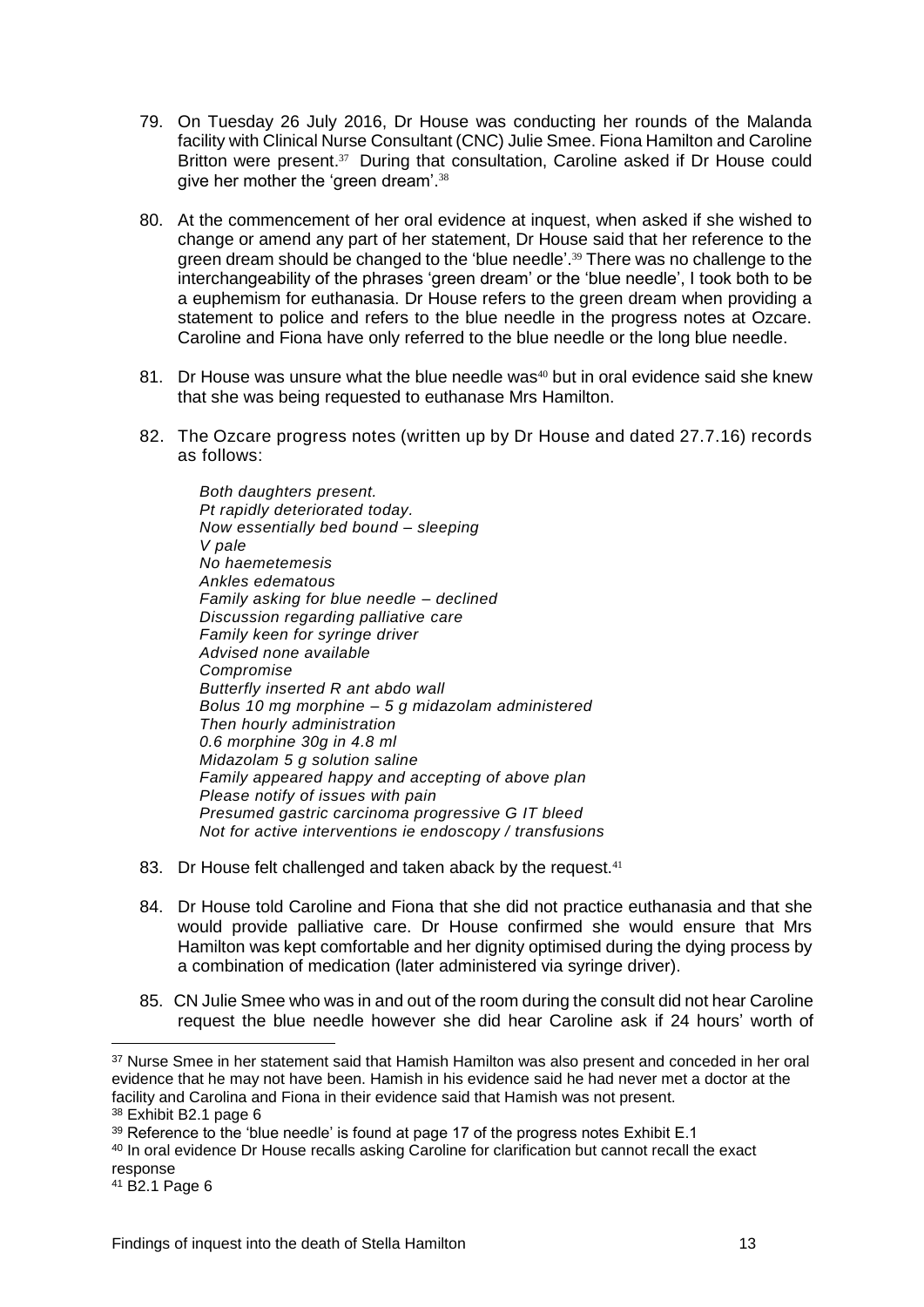morphine to be left in the room after it was explained to her that a syringe driver was not available. $^{42}$  CN Julie Smee explained to Caroline she couldn't, and that it was too risky. Dr House in her oral evidence said that she was not privy to the request for 24 hours' worth of morphine.

- 86. Caroline recalls the circumstances of the discussion on 26 July differently to that of Dr House and CN Julie Smee.
- 87. At inquest, Caroline did not recall specifically asking Dr House to give or administer the blue dream (or blue needle) but recalled mentioning it when she realised her mother was going to be dying soon. Caroline recalled that it led into a discussion about euthanasia with Dr House and it involved everyone's opinions including, that it was what her mother would have wanted. Fiona Hamilton said they discussed euthanasia throughout the process<sup>43</sup> but she doesn't recall it being specifically discussed with Dr House on 26 July.
- 88. Dr House was asked in oral evidence by Counsel for Caroline Britton if during this conversation on the 26 July, Caroline was expressing to Dr House what her mother's wishes were prior to her dementia. I clarified the question asked during inquest and understand the question as 'was Caroline trying to convey to Dr House her mother's wishes (euthanasia) prior to her losing capacity (should she ever get dementia)'.
- 89. Dr House indicated that was not her recollection of the conversation on 26 July.
- 90. In written submissions provided on Mrs Britton's her position at inquest on this point, is restated, that Caroline conveyed to Dr House a discussion her mother had with her and her siblings when they were teenagers about the 'long blue dream'.
- 91. Dr House is an experienced doctor working with the aged care sector and in her evidence said that as a GP, euthanasia was "*a discussion that comes up all the time… but not so confrontingly*".
- 92. I did not form an impression that Dr House would be rattled by a 'general discussion' about enthanasia with the family (as has been submitted by Caroline). On 26 July Dr House believed she was being asked to assist to bring on end of life. There was no challenge at inquest to the contemporaneity of the progress notes written up by Dr House which record: *Family asking for blue needle - declined*
- 93. Dr House received a phone call from Caroline on Thursday 28 July 2016 when she telephoned Dr House's surgery distressed by her mother's pain levels. Caroline requested an increase in the levels of medication.
- 94. CN Smee (at the request of Dr House) reviewed Mrs Hamilton's pain levels and medication and Nurse Smee adjusted the syringe driver accordingly.
- 95. Until such time as the syringe driver was in place the nurses were manually administering required doses every hour by a permanent subcutaneous needle $44$ inserted into the right side of Mrs Hamilton's anterior abdominal wall.

<u>.</u>

<sup>42</sup> Oral evidence of Julie Smee and Exhibit C9 para 12

<sup>43</sup> of their mother dying

<sup>&</sup>lt;sup>44</sup> A winged infusion set known as a butterfly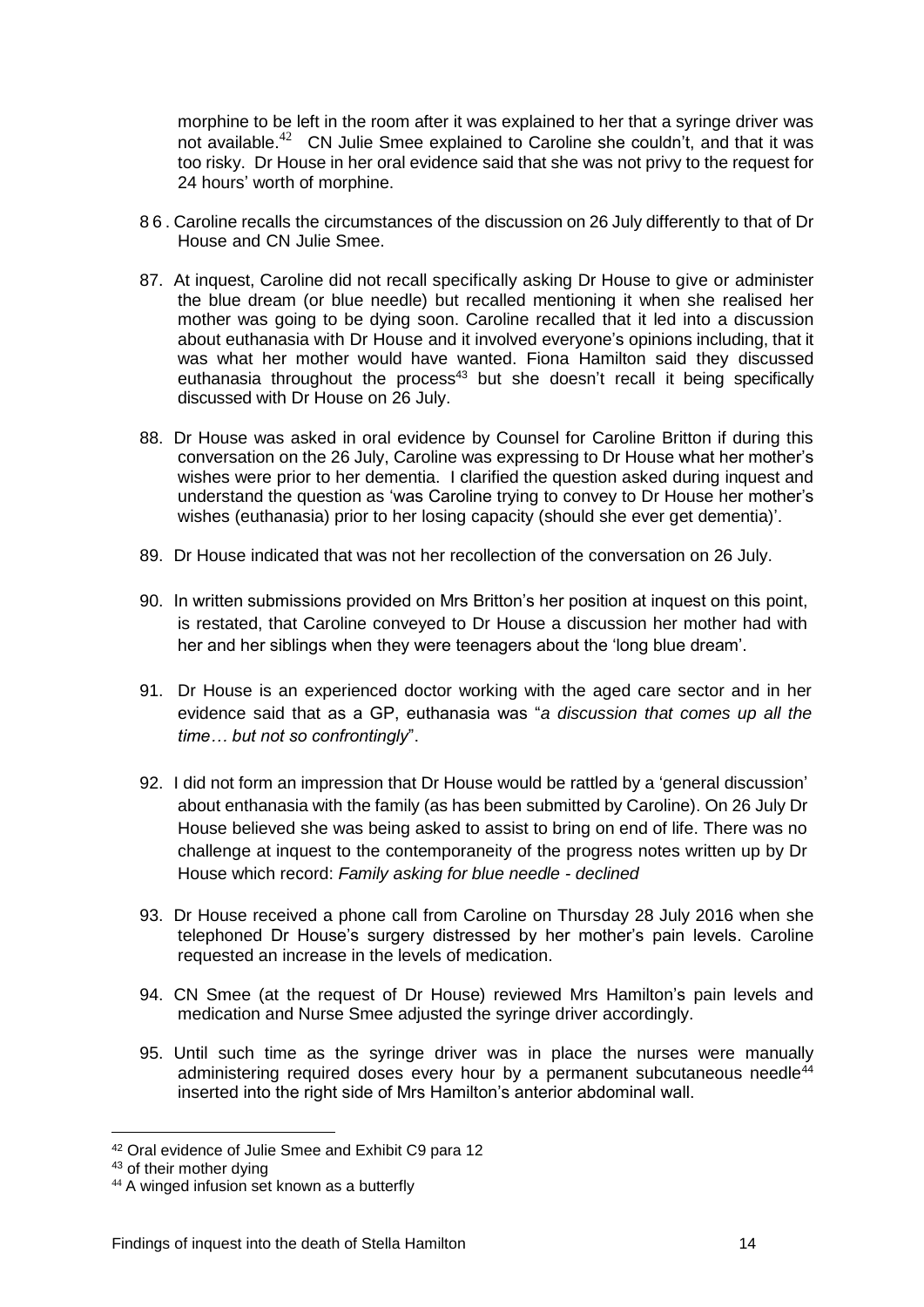- 96. At approximately 10am on Sunday 31 July 2016, Dr House spoke with the duty nurse at Ozcare and was advised that Mrs Hamilton appeared comfortable and that no further additional doses of medication were required. The nurse advised that she expected Stella to die overnight and was content with the current management regime.
- 97. At midday Dr House was advised that Mrs Hamilton had been found deceased. At the time of conveying news of Mrs Hamilton's death, Dr House was not advised that Mrs Hamilton was located with the bedcovers over her head.
- 98. Dr House was informed at approximately 3.30pm on 31 July by Daniel Robinson that Mrs Hamilton had been located with the bedclothes covering her head. Dr House who was then in Cairns, immediately travelled to Ozcare Malanda to assess the situation and then contacted the (then) Northern Coroner, to report the death and her concerns surrounding the circumstances in which she was told Mrs Hamilton had been found.
- 99. Dr House presented as caring and genuinely invested in Mrs Hamilton's care.
- 100.Dr House was asked<sup>45</sup> if she believed the family had been involved in Mrs Hamilton's death and responded:

*I don't know… but to be openly asked to euthanase and then for a patient to be found in these circumstances, you wonder.*

*I was requested to euthanase Stella.*

*I was shocked to be directly asked.*

- 101.With reference to the circumstances surrounding Mrs Hamilton's death Dr House responded:
- 102.*This has been incredibly traumatic for a lot of people and sadly a breach of trust. Once something like this happens it's very hard to trust a relative again and sadly means you have to set up even more safety nets to protect the patients, to protect the staff and to protect yourself. I feel very betrayed personally when I have a lady who is dying, and we were doing everything we could to make sure she had a dignified peaceful death and the outcome of this is really sad*.
- 103.When asked if it was possible that a resident of the dementia ward may have wandered in and pulled the bedcovers over Mrs Hamilton's head she replied, "*It is possible, but unlikely*".
- 104.Dr House informed the inquest that if in the future she was put in the same position by family, she would arrange for transfer of the resident to a hospital to ensure patient safety.

#### <span id="page-17-0"></span>*Julie Smee – Clinical Nurse*

105.CN Smee is a clinical nurse at Ozcare, and she assists General Practitioner Dr Dianna House with rounds at the facility each Tuesday. CN Smee recalls a conversation on Tuesday 26 July 2016 when she was present during rounds with Dr House. At this time morphine was being manually administered hourly as there was

<sup>45</sup> By me during her oral evidence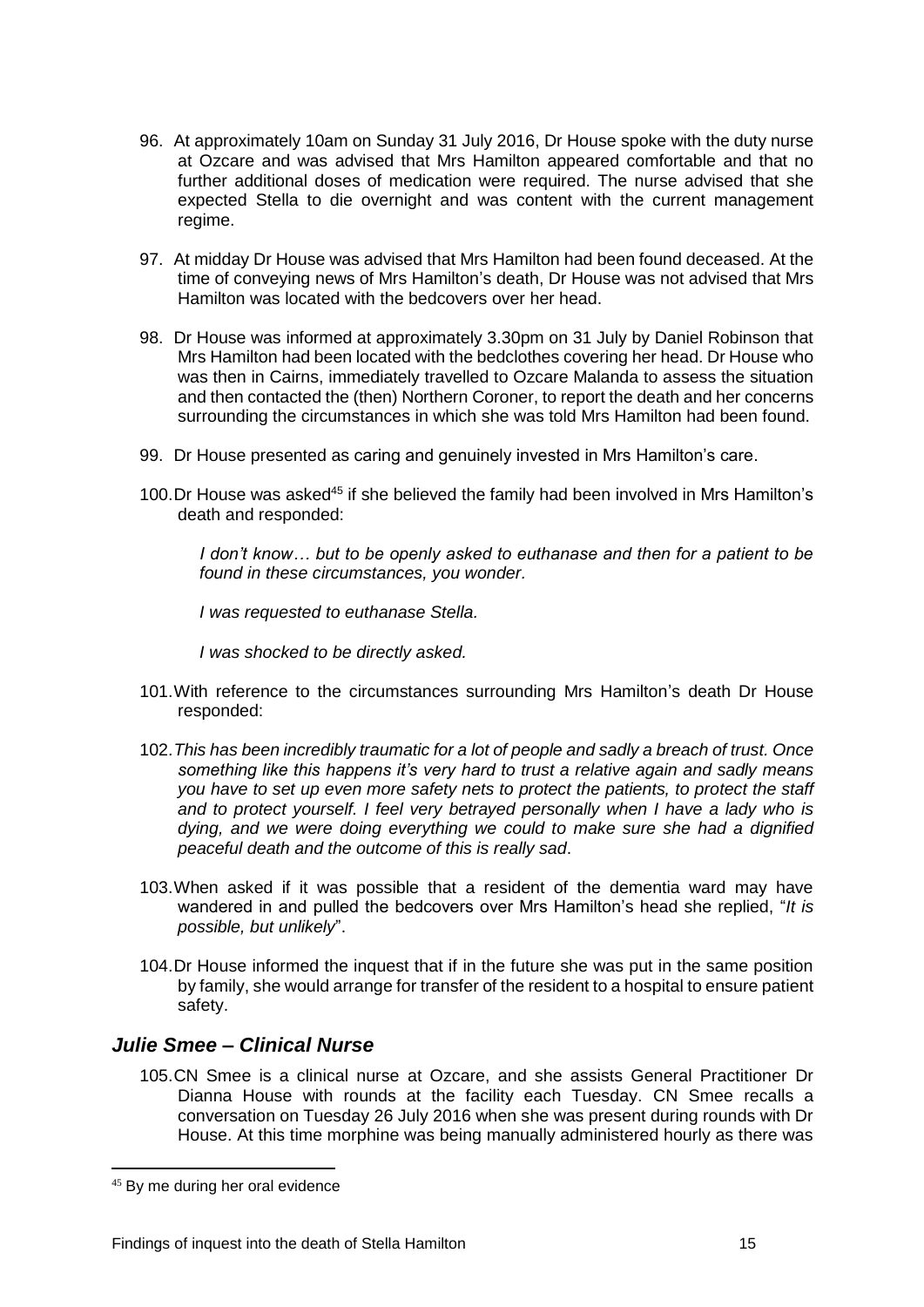no syringe driver available. When told a syringe driver was not yet available Caroline asked CN Smee if the nurses could leave 24 hours' worth of prescribed morphine in the room. <sup>46</sup> CN Smee advised she could not, and that it was too risky. Instead she arranged for 8 hours' worth of prescribed morphine to be placed in the safe in the clinical room, to be accessed only by nursing staff.

- 106.The following day a syringe driver became available at the Atherton Hospital and was thereafter used to administer morphine.
- 107.On Friday afternoon the 29th July 2016, CN Smee was outside the facility about to go home and she spoke to Hamish. She recalls him saying words to the effect, "This whole slow drip feed death is bull shit."

#### <span id="page-18-0"></span>*Records of interview with the Stella Hamilton's children*

108. Each of Mrs Hamilton's adult children were interviewed separately by police on 1 August 2016.

#### <span id="page-18-1"></span>**Fiona Hamilton**

- 109.Fiona denied, when questioned by police, that she had pulled the blankets up over her mother's head prior to leaving the room to watch the wedding DVD on 31 July 2016. Fiona further denied that upon entering her mother's room after her death she said words to the effect, 'Hamish said that if we covered her head she would go quicker or attempted to say the word asphyxiation'. She was emphatic and told police she would never have said that, or put the bedclothes over her mother's head, nor did she discuss putting bedclothes over her mother's head with Hamish.
- 110.Fiona did tell police that mum always used to say 'if I get alzheimer's give me the long blue dream... personally I could never do that<sup>'47</sup>
- 111. When asked again by police<sup>48</sup> if it was possible that she had made the comment to Jenny (Plowman) Fiona then responded:

*If that's what nurse Jenny said it could very well be possible, I have no recollection of saying anything like that… I am not saying it's what I said at all, if nurse Jenny said that she obviously said that, you know I'm not disputing what she said I am not disputing what she's said I am disputing what I said to her. I have no understanding why I would say something like that apart from the fact it was mass distress.*

*Fiona: so obviously someone's put the sheet over her head, someone's lifted the doona's and put doona's over her head haven't they*

*Officer: look that's what nurse Plowman has told us*

*Fiona: fucking hell*

*Officer: honestly I don't know why she would – I would hope that she wouldn't be lying to us, she would have no reason to lie to police about this*

<u>.</u>

<sup>46</sup> Oral evidence of Julie Smee and exhibit C9 para 12

<sup>47</sup> Exhibit C2.1 page 33

<sup>48</sup> C2.1 page 32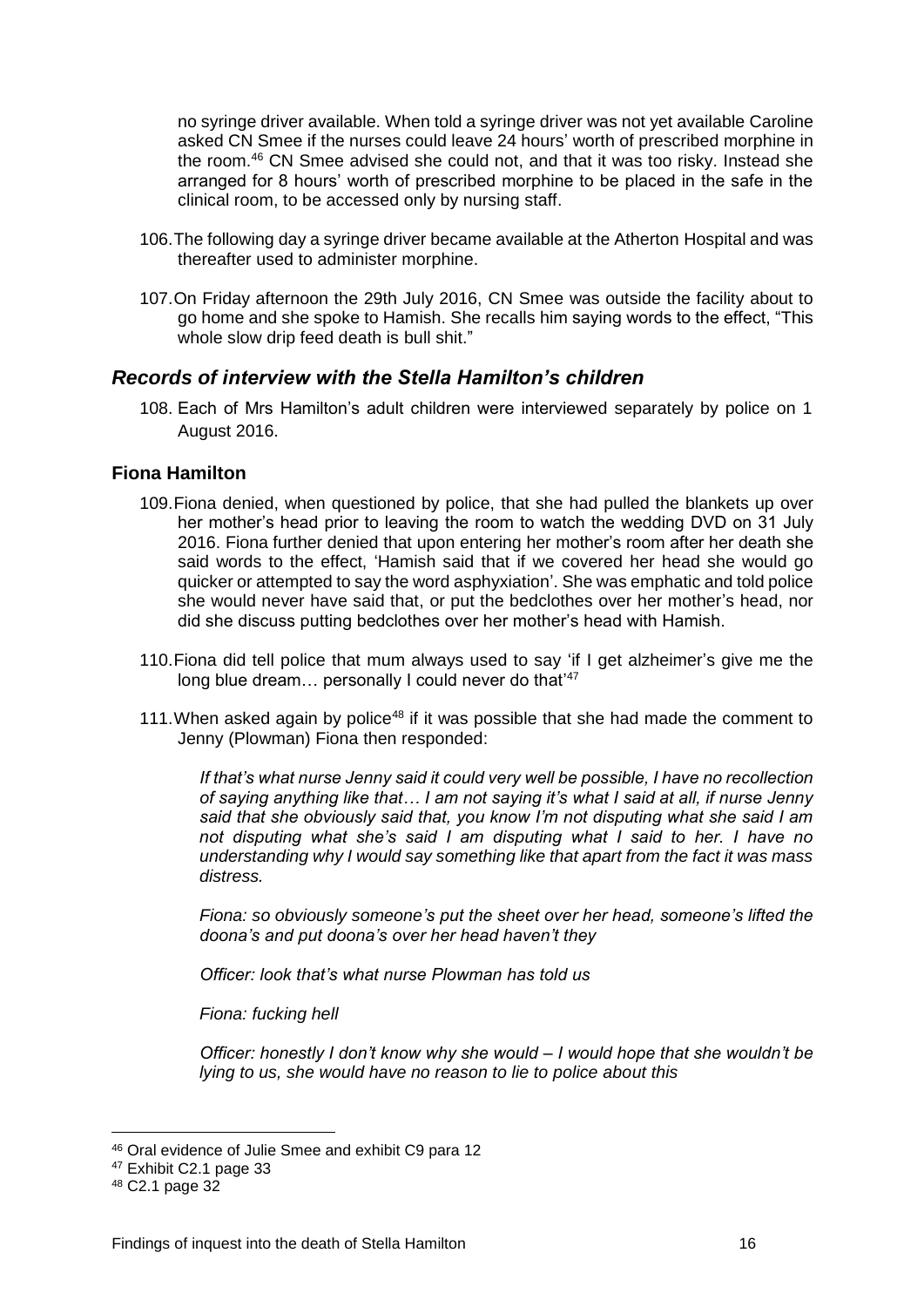*Fiona: I have no reason to lie about this, why would I lie, why would I sit here and say I put a sheet over my mother because I wanted her to go quicker, why would I want that*

*Officer: look well if I was to speculate you may perhaps see your mum in pain..*

*Fiona: I saw mum in pain, I asked for extra morphine..*

- 112.Fiona stated she would never harm her mother and wanted her to pass away when she was ready to pass away.
- 113.Fiona also told police that the internal door to her mother's room (from the corridor) was always unlocked and that anyone could have entered the room as residents walked around the facility all hours of the day and night.
- 114.Fiona told police that she was constantly trying to push residents out of the room and that one female resident was found laying in bed with her mother several times.
- 115.Fiona agreed that she did say that if she played the DVD she thought her mother would pass.

#### <span id="page-19-0"></span>**Hamish Hamilton**

116. Hamish advised police that he felt his mother had been unconscious for days and that her spirit had left her body the previous day, Saturday 30 July 2016. When asked by police, *Did you kill your Mum?* he replied, *No, why would I do that. It's not my choice, it's the soul's journey, I'm all for euthanasia but it's illegal in this country. Watching your mum die just by increasing dosages of morphine is bull shit, it's no way to die and it's really cruel but that's the system we're under and that's something*  I can't change.<sup>49</sup> He went on to say, *I did not do anything to pass mum on quicker, it's her decision not mine. I can't even push that thing in, have you seen your mum die… Please leave my home*. 50

#### <span id="page-19-1"></span>**Caroline Britton**

- 117.Caroline said that she'd arrived from her usual place of residence near Ingham ten days prior to her mother's death. She wanted to be with her mother as she knew she was ailing at a fast rate and that she and her sister Fiona took turns to stay with her mother overnight.
- 118. Caroline said that they took their mother for a walk in a fall out chair<sup>51</sup> on Saturday 30 July, and when they returned from the walk they could see that their mother's soul had left her body and that she could not move any of her body parts. Caroline said that overnight on the 30 July, her mother's breathing slowed and often went into stages of long periods without breathing at all, only to then gasp and the cycle would continue.
- 119.Caroline recalls Fiona arriving at the facility on Sunday at around 10.30am to take care of her mother and that Hamish arrived at the same time. Caroline's husband

<u>.</u>

<sup>49</sup> B2.1 page 9

<sup>50</sup> B2.1 page 10

<sup>51</sup> Special medical chair with wheels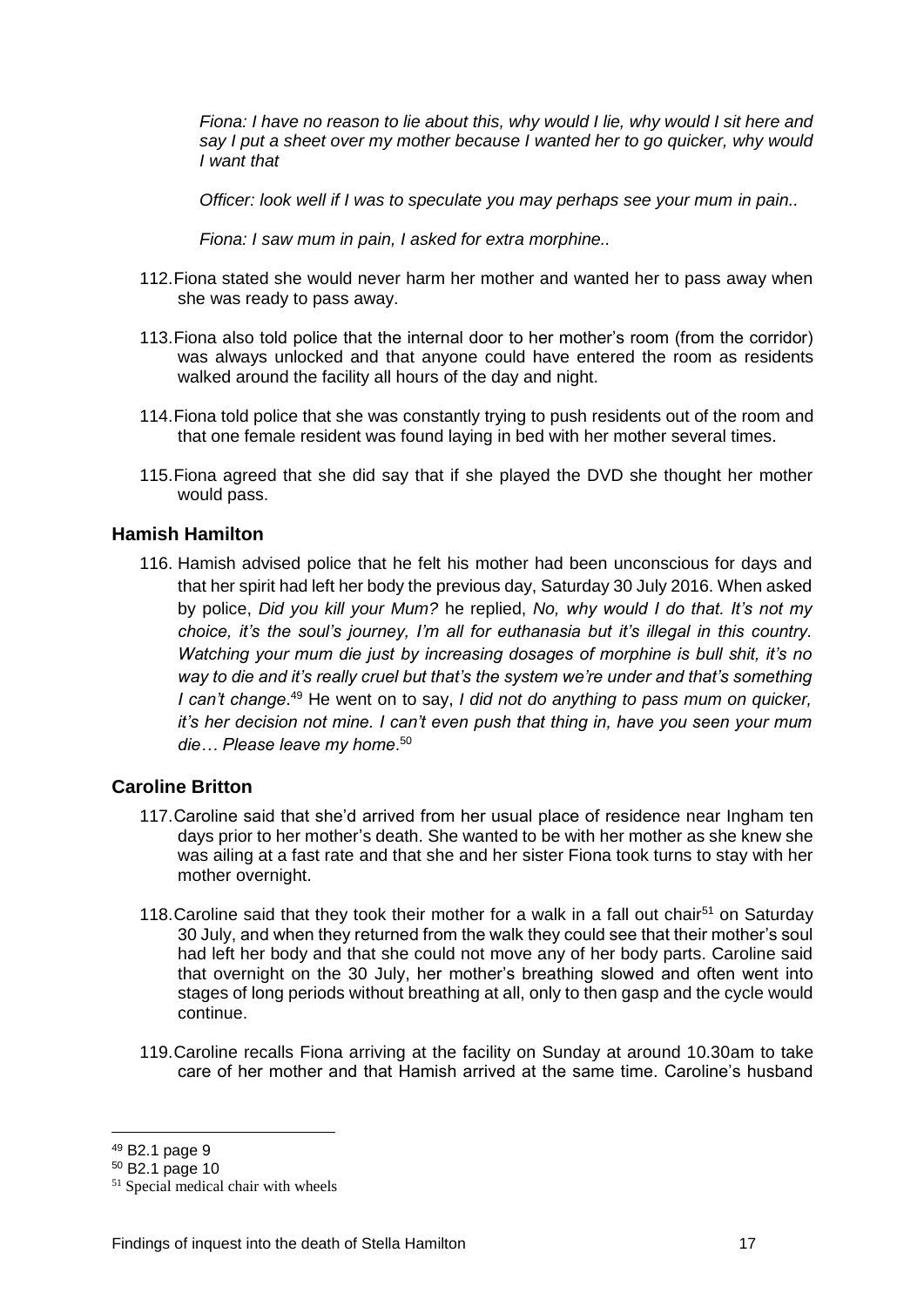suggested that it would be a nice gesture to leave the wedding DVD for Fiona to watch.

- 120.Caroline left Ozcare at around the same time as Hamish. She received a call at about 11.43am from Fiona saying that her mother had died. She then returned to Ozcare.
- 121.Caroline agreed that she had spoken to Dr House about the 'long blue dream' as her mother had often spoken about not wanting to die in an aged care facility.<sup>52</sup> Caroline agreed that the blue dream was a reference to euthanasia, but they (the family) knew it was illegal.
- 122.During the interview, the police advised Caroline that her mother was found with the bedcovers over her head. The police noted that Caroline seemed shocked by the news and conceded that her mother would not have been able to do that. Caroline conceded that along with the alleged comments by Fiona about Hamish suggesting that covering her head with bedclothes would hasten death, in conjunction with the 'blue needle' conversation, that things were a little odd. <sup>53</sup>
- 123. Caroline could not explain how the bedcovers came up over her mother, but she stated that people would come in to the room all the time, and she added that Hamish or Fiona would not have placed the sheets over their mother. Police have observed that Caroline appeared to be forthcoming and also emotional during the interview and they concluded that they thought she was telling the truth.<sup>54</sup>

#### <span id="page-20-0"></span>*Evidence at inquest by Investigating Officer Milgate*

- 124. During the course of his oral evidence, Senior Constable Milgate advised the court that EN Plowman had told him during the investigation that she had become unsure about the exact location of the sheet/doona over Mrs Hamilton's body <sup>55</sup> and that her uncertainty was conveyed to him about two weeks after Mrs Hamilton's death. Officer Milgate recalls receiving that information at the same time as he was trying to arrange with Nurse Plowman to make a pretext call to Fiona, approximately two weeks or so after Mrs Hamilton died. (EN Plowman declined to participate in the pretext call).
- 125. Officer Milgate could not locate a record of that conversation in his notebook (or elsewhere). The relevant notes of that conversation were not produced.
- 126. EN Plowman in her oral evidence stated that the request by the police to enter in to a pretext conversation occurred within two days of Mrs Hamilton's death, and not within two weeks as was suggested by Officer Milgate.
- 127. EN Plowman said in evidence that at no time did she say that she had become uncertain about the exact location of the blankets on the day she discovered Mrs Hamilton.

<sup>52</sup> Exhibit B2.1 page 11

<sup>53</sup> Exhibit B2.1 page 11

<sup>54</sup> Exhibit B2.1 page 11

<sup>55</sup> Exhibit B2.2 page 1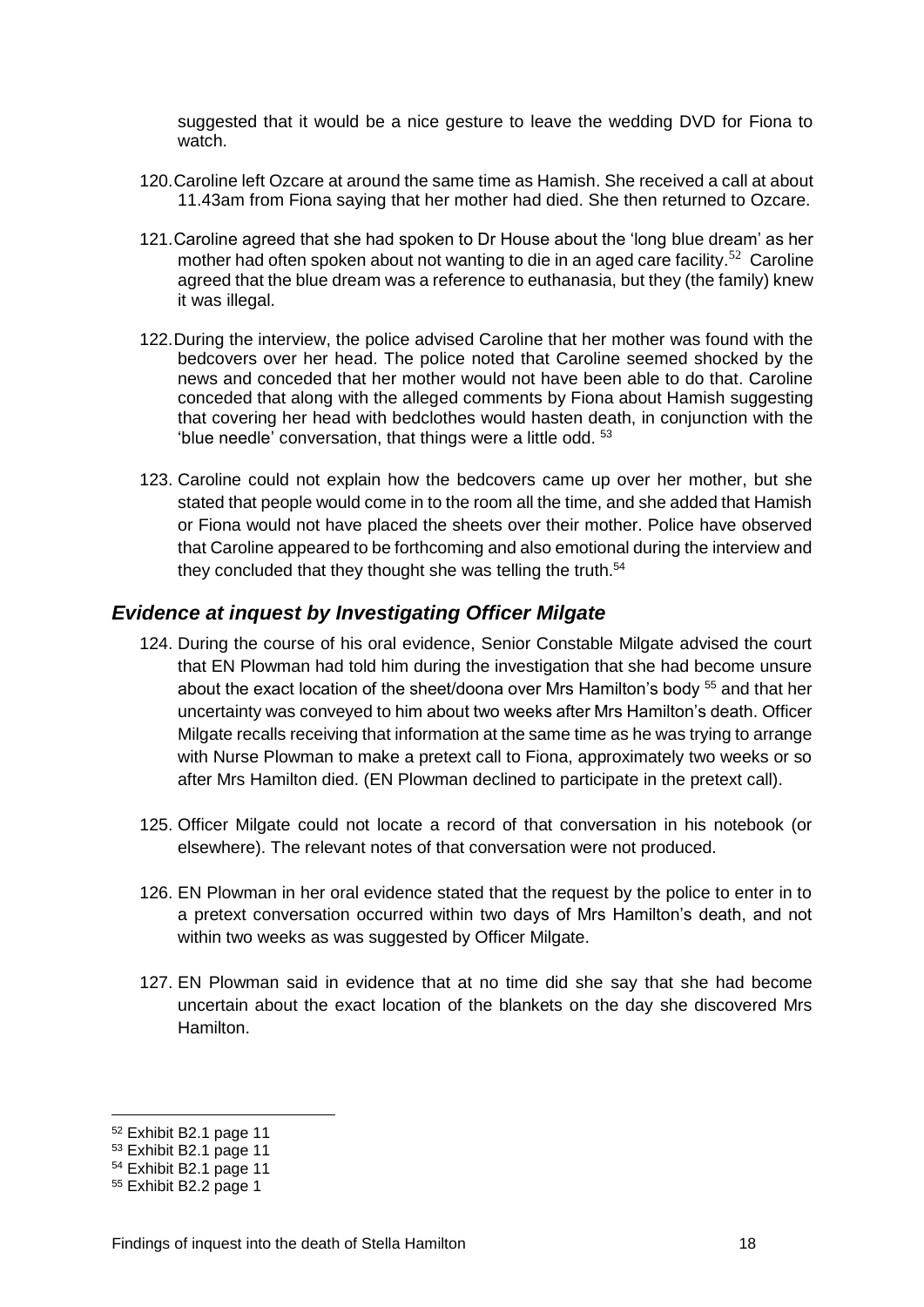128. The Supplementary Form 1 dated 3 August 2016 (three days after Mrs Hamilton's death) and prepared by Senior Constable Milgate<sup>56</sup> states that:

"*Investigators are in the process of attempting to conduct a pre-text telephone call between Nurse Plowman and Fiona Hamilton*".

- 129. This timeframe confirms Nurse Plowmans recollection the pretext conversation within two days of Mrs Hamiltons death. That report does not record a reference to Nurse Plowman advising she had become uncertain about the position of the blankets.
- 130. I find that there is insufficient evidence EN Plowman provided a version of events approximately two weeks after Mrs Hamilton's death (or at anytime) that she had become uncertain about the exact location of the blankets.
- 131. The only deviation in EN Plowman's recollection of events was the position in which she initially found Mrs Hamilton (on her back), and in my view she has adequately accounted for that anomaly. In her oral evidence EN Plowman referred to the stress and strain of the events of 31 July, and to having had a couple of glasses of wine that evening prior to speaking with police for the first time, as impacting her recollection of the position of Mrs Hamilton's body. EN Plowman said she had been up since 4.30am on the day Mrs Hamilton died. She relayed her more accurate recollection of the positioning (on her right side) to police within three days of Mrs Hamilton's death.
- 132. In all other respects EN Plowman's evidence has remained consistent from the time of death on 31 July 2016 to the date of the inquest, 2 years and 3 months later.
- 133. Officer Milgate impressed me as a senior and experienced investigator. He could not locate a written reference to this very important conversation, and his recollection of the timeline in which he requested may be inaccurate. The lack of this notation or reference (to uncertainty about position of the bedclothes) was inconsistent with his otherwise precise record keeping for this investigation.
- 134. The inquest proceeded on the basis that Mrs Hamilton was located at the time of her death with bedclothes over the whole of her body including her head. That was not challenged.

## <span id="page-21-0"></span>*Final police investigation report to Coroner 12 March 2017*

135. On 12 March 2017, the Queensland police provided an updated investigation report by way of a Supplementary Form 1, Police Report a Death to a Coroner and concluded as follows;

'The investigating officer believes that all avenues of the investigation have been exhausted. The investigating officer is unable to prove that any suspicious behaviour contributed to or accelerated the death of Stella Hamilton for the following reasons:

<sup>56</sup> At page 2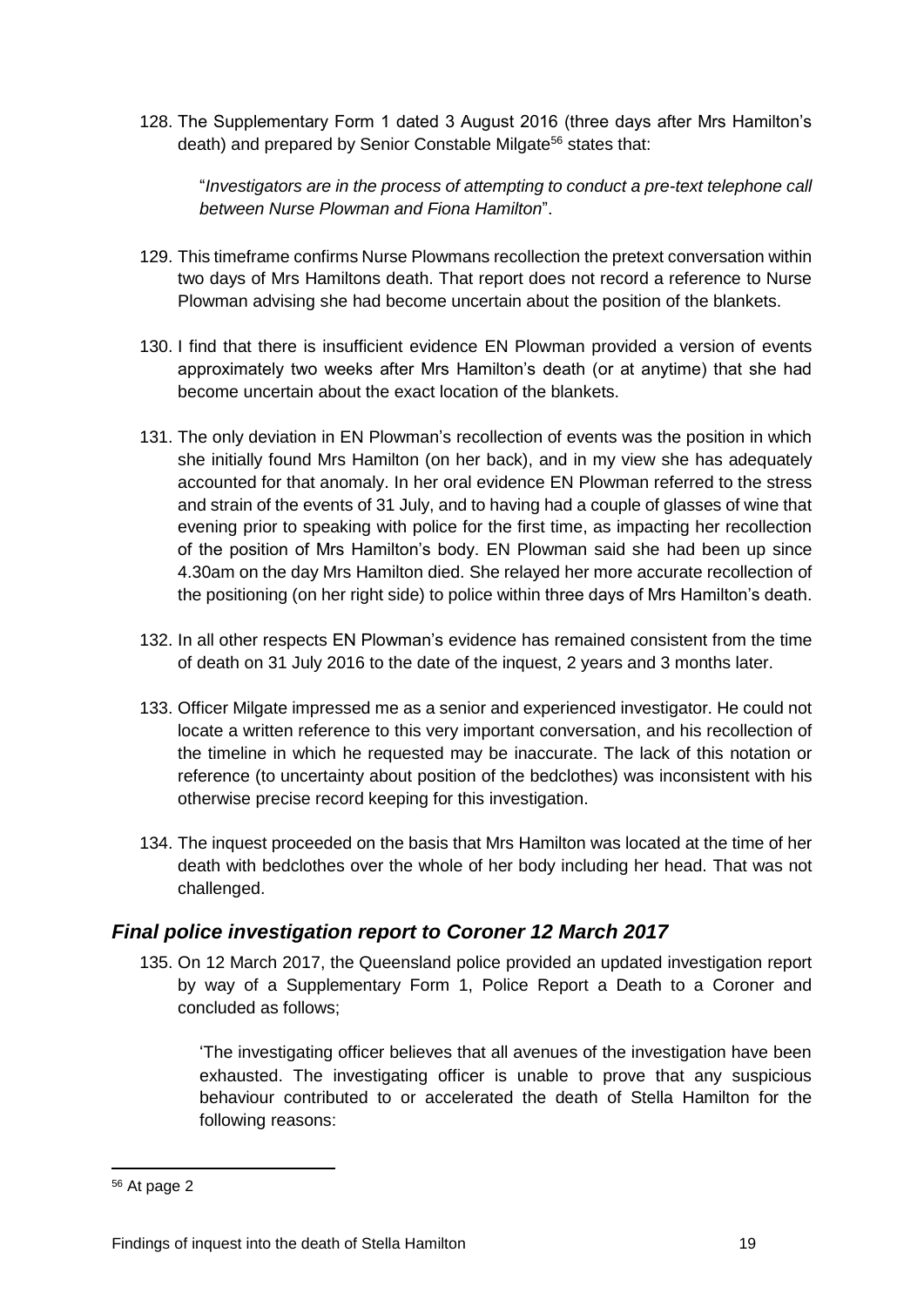Witness Nurse Jenny Plowman changed her initial version regarding the position of the body upon locating it, from lying flat on her back with hands on stomach to lying on her right side. Further, when questioned regarding the sheet / doona over the deceased's body, the witness had become unsure about the exact location. As a result the witness' version has become inconsistent and her credibility as a witness has weakened.

- The autopsy was unable to prove the cause of death and there were no signs of asphyxiation detected.
- The toxicology results revealed nothing unexpected considering the circumstances of the medical treatment received by the deceased.
- Over the last 5 days of the deceased person's life, Doctor Dianna House revealed that she was in close consultation with nursing staff due to the rapid deterioration of the deceased's condition and that by 31 July 2016 the doctor and the duty nurses expected Stella Hamilton to pass away within 24 hours, therefore the death was not unexpected.
- Telephone records of the deceased's children (Fiona, Hamish and Caroline) were retrieved and revealed nothing suspicious or unexpected.
- All three named persons (Fiona, Hamish and Caroline) participated in recorded interviews, no admissions were made, and no other information was provided causing concern or suggesting any unlawful acts were performed.

As a result the investigating officer believes that no offence can be proven and it is unlikely that an offence has occurred. The investigating officer believes this matter requires no further action and can be filed pending any further unexpected information coming to hand.'

#### <span id="page-22-0"></span>*Access to room 6*

- 136. There was evidence throughout the inquest, from both family members and staff that it was not uncommon for residents of the Palmerston wing to wander into Room 6. This is not surprising as the Palmerston wing is a high dependency dementia unit. Fiona and Caroline specified items that disappeared from their mother's room as a result of other residents entering from time to time.
- 137. Some of the staff recall Caroline and Fiona advising them of missing personal items taken from their mother's room by residents, or themselves became aware of items being removed.
- 138. There was evidence of an occasion when a resident was located by a family member lying in the bed beside Mrs Hamilton. I understood no sinister motive was intended by the resident and that it was an unintended consequence of residing within an open dementia unit.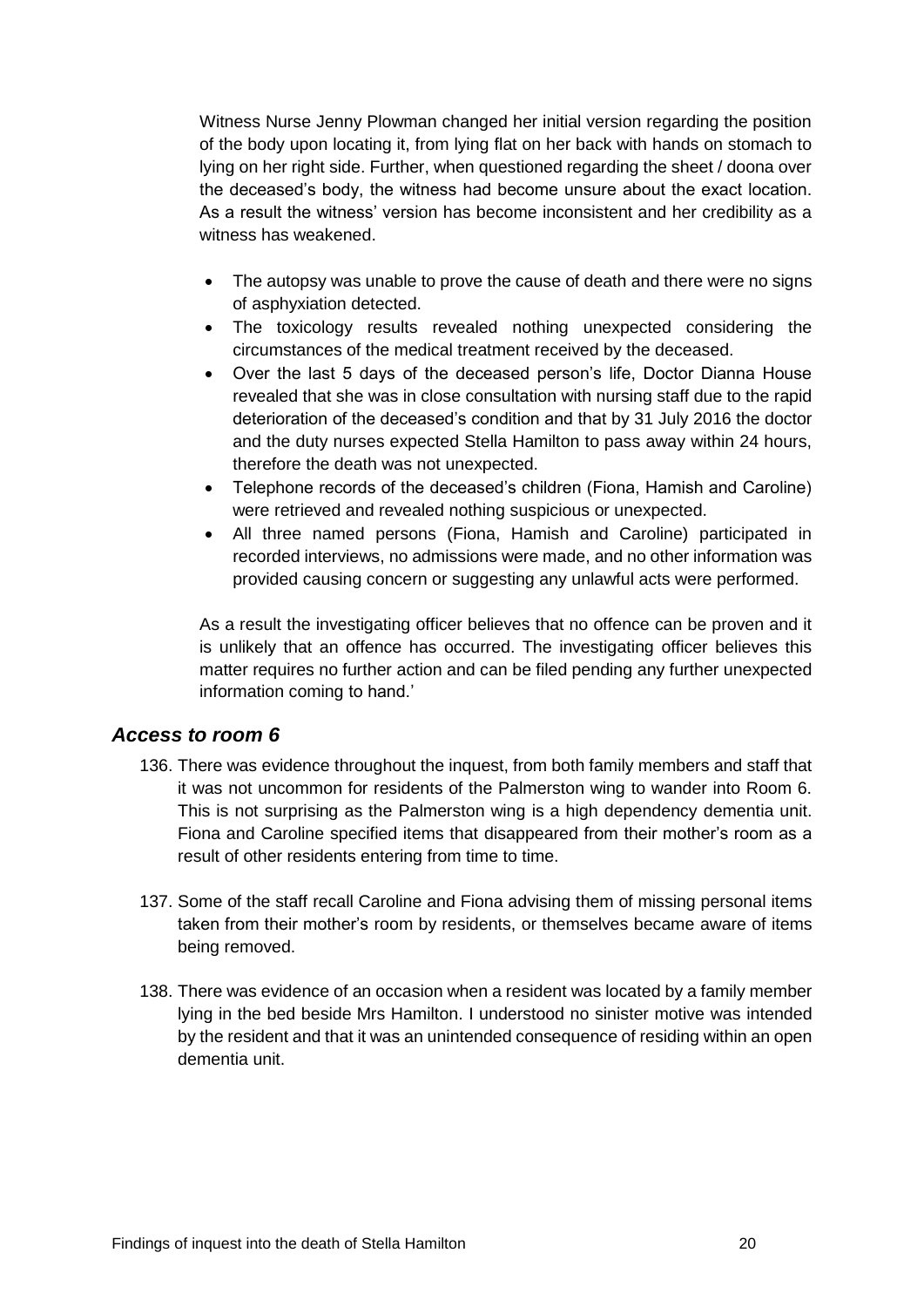#### *Pain levels experienced by Stella Hamilton and the impact on next of kin*

- 139. Stella Hamilton was very very ill. The autopsy revealed a severe acute bronchopneumonia. That condition was undiagnosed prior to her death. The family, in consultation with the treating general practitioner chose not to pursue further medical interventions or diagnostic testing, so not to cause further pain and distress to their mother, taking into account she was unlikely to survive such interventions. They instead chose palliation as the most merciful ending to their mother's life.
- 140. Caroline, Fiona and Hamish loved their mother. Caroline and Fiona attended Ozcare in shifts, and 'around the clock' to tend to their mother and accompany her to her death.
- 141. The evidence bears out the emotional trauma as the adult children witnessed their mothers devastating and painful decline. The family interceded when they thought it necessary to ensure their mother's care and pain relief was optimised.
- 142. I accept the evidence of the family (corroborated also by progress notes) that Mrs Hamilton experienced severe pain, particularly in the days prior to the insertion of a syringe driver two days before death.
- 143. I include below a summary of the relevant Ozcare progress notes<sup>57</sup> for the week prior to her death, recording that Mrs Hamilton was complaining of pain, she was crying, grimacing, sitting on the side of the bed rocking, and unable to settle. I have no doubt these are manifestations of severe levels of pain. I have also read progress notes $58$ (not included below) noting Mrs Hamilton rocking, sighing, sobbing, and curled up in the foetal position in pain.

| <b>Date</b> | Time  | <b>Morphine Administered</b>                                                                                                                                                                             |
|-------------|-------|----------------------------------------------------------------------------------------------------------------------------------------------------------------------------------------------------------|
| 23.07.2016  | 15:30 | <b>PRN</b><br>Complaining of abdominal pain, crying.<br>ini<br>Morphine given (10mg) at 15:30.                                                                                                           |
| 23.07.2016  | 20:00 | Looks to be in pain (abdominal) and unable to settle.<br>Ini<br>Morphine 10mg and inj Midaz given at 20:00.                                                                                              |
| 24.07.2016  | 10:15 | PRN 10mg of Morphine s/c and 7.5mg of Midazolam<br>given at 08:00 Observed as comfortable ATOR.                                                                                                          |
| 24.07.2016  | 14:30 | Stella's daughter Fiona alerted me to check on Stella<br>stating that her mouth was sore. Stella sitting on the side<br>of the bed and rocking. Notified RN PRN morphine<br>and midaz given at 13:30hrs. |

<sup>57</sup> Ozcare written submissions 12 November 2018 para 13

<sup>58</sup> Summarised at Annexure A & B Ozcare submissions 12 November 2018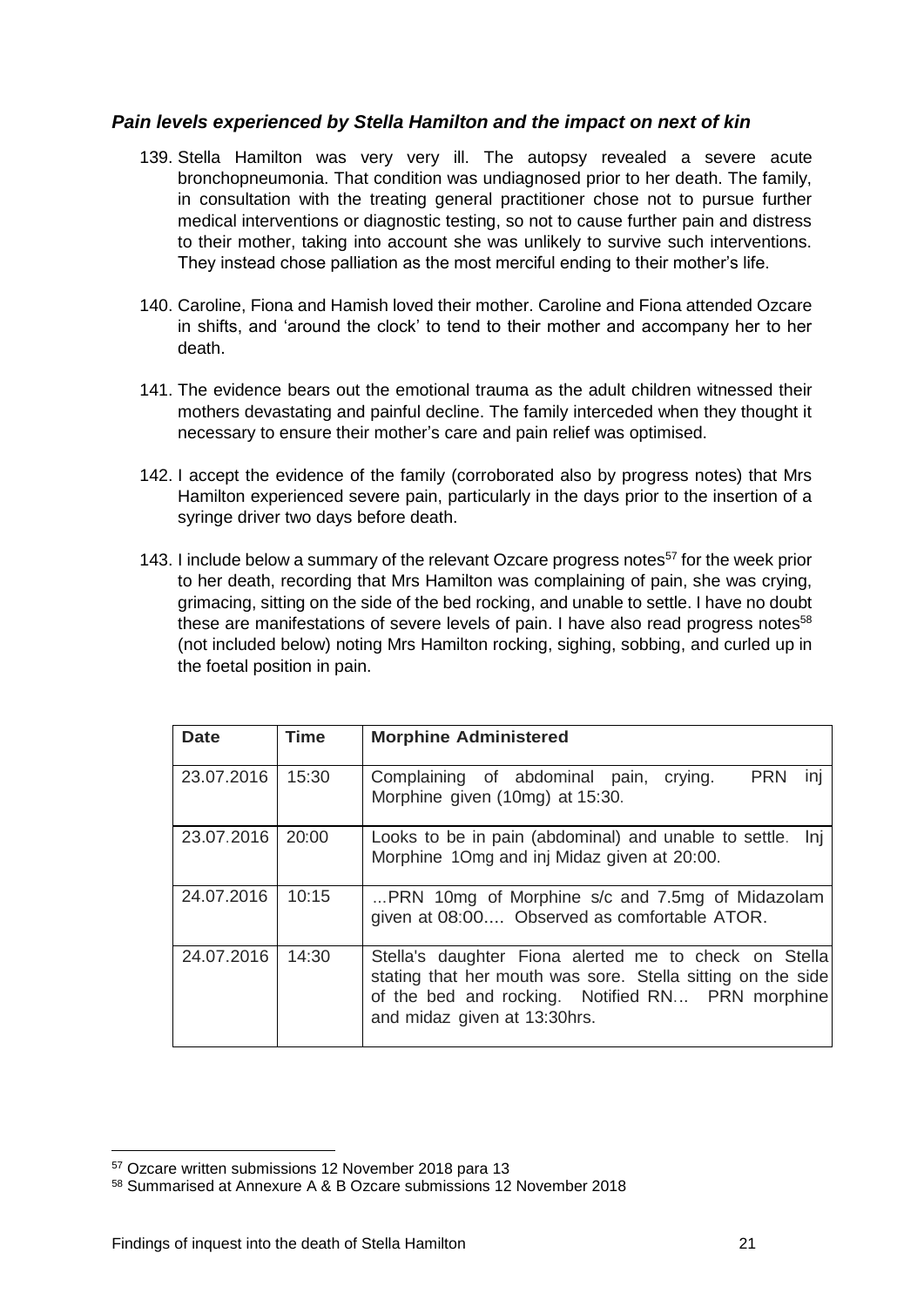| 24.07.2016 | 18:00 | Stella showing strong signs of non-verbal pain re facial<br>grimaces. Also stated pain at 17:40RN John approved<br>10mg of Morphine sc and<br>7.5mg<br>οf<br>Midazolam administered at 17:45 |
|------------|-------|----------------------------------------------------------------------------------------------------------------------------------------------------------------------------------------------|
| 24.07.2016 | 22:50 | Stella showing signs at pain at 22:40 RN John<br>approved 10mg of morphine sc and 7.5mg<br>0f<br>Midazolam administered injections at 22:45                                                  |
| 25.07.2016 | 06:00 | Reported by daughter to check on Stella for pain Possible<br>pain but not restless PRN 10mg Morphine sc given to<br>promote comfort at 06:00. Awaiting effect.                               |
| 25.07.2016 | 11:00 | PRN Morphine 10mg given at 9:30 as per CN Julie Smee                                                                                                                                         |

## <span id="page-24-0"></span>*The possibilities considered*

144. I have considered the following:

#### <span id="page-24-1"></span>**Whether Mrs Hamilton somehow managed to cover herself and/or get herself into a position that caused her to become wholly covered.**

145. This possibility was not raised at inquest. By then, Mrs Hamilton was non-responsive and unconscious. This scenario is unlikely if not improbable.

#### <span id="page-24-2"></span>**Whether either Hamish or Fiona Hamilton placed the bedclothes over their mothers head to hasten her death**

- 146. Certainly the evidence bears out a family in great distress as they were witness to the slow and painful death of their mother, a family who generated a discussion around the topic of euthanasia with their mother's treating general practitioner five days prior to her death, and whose mother was located in a way that corresponded with Fiona's unsolicited comment, 'Hamish said that if we covered her head she would go quicker'.
- 147. Two days prior to his mother's death Hamish was found sobbing at his mother's bedside and he was comforted by Carer Ward. That same afternoon, CN Smee saw Hamish in the Ozcare carpark and he said*, this whole drip feed death is bullshit*.
- 148. Hamish was seen between 10am and 10.30am walking past the kitchen window to enter room 6 from the courtyard. Hamish is said to have left the facility on his own around 11am to meet a girl for a date.<sup>59</sup> There are no independent witnesses to his movements between that time and returning to the facility when contacted by Fiona shortly after his mother's passing.
- 149. Fiona was the last known person to see her mother prior to death. The internal door was closed while the DVD was playing. The sliding door to the courtyard was slightly open when EN Plowman discovered Mrs Hamilton under the bedclothes.

<sup>59</sup> Exhibit B2 page 4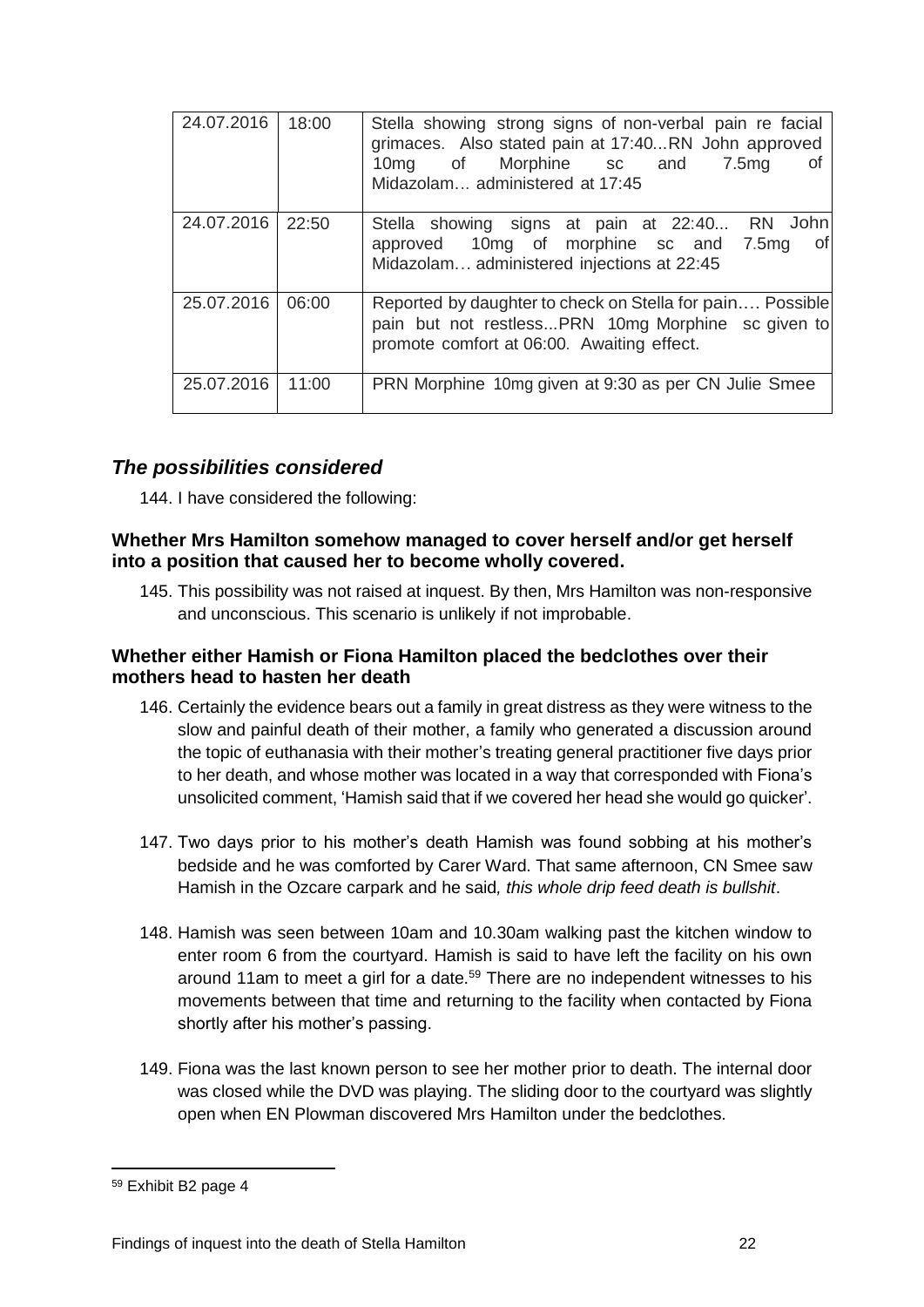- 150. There was opportunity for Fiona to cover her mother prior to exiting the room to play the DVD in the common room.
- 151. There was also opportunity for a person to enter through the sliding door from the courtyard. Hamish was known to use this entry as the preferred access to his mother's room. When asked at inquest why he entered the facility by the outside access, he indicated that he could not stand the smell in the Palmerston wing.
- 152. The first known person to re-enter the room was EN Plowman around 11.40am when she discovered Mrs Hamilton.

#### <span id="page-25-0"></span>**Whether a resident entered room 6 during period of time that the DVD was playing in the common room and placed the blanket over her head (perhaps believing she was dead).**

153. It was not uncommon for residents to 'wander' including into Mrs Hamilton's room. There is a freedom of movement within the Palmerston wing. The internal door was not locked. Caroline and Fiona in particular gave several examples of residents coming in to room 6. To a certain extent staff conceded entry to the room by other residents did occur. I could not dismiss the possibility that a resident of the facility entered and exited Mrs Hamilton's room without detection during the period of time the DVD was playing outside in the common room. Whilst the common room is only a short distance from the entrance to Mrs Hamilton's room there is no direct line of sight

## <span id="page-25-1"></span>*Hindsight bias*

- 154. If one were to line up the circumstantial evidence in this matter and conclude that Fiona and Hamish Hamilton had both motive and opportunity to place the bedclothes over their mother's face so as to expedite her death and release her from her (and their) suffering, and that one or other intentionally placed the bedcovers over their mother so as to expedite her death, would in my view be to err.
- 155. Whilst the circumstances in which Mrs Hamilton was found, that is wholly covered by bedclothes, the discussion with Dr House about euthanasia, and the comment made by Fiona after her mother's death, seem at first to lead to an outcome that might seem obvious, I have considered that an assessment of only that evidence, (the evidence that fits that outcome) excludes other significant evidence and factors including:
	- There are no witnesses to the event.
	- Mrs Hamilton was at the brink of death.
	- No suspicions or concerns were indicated by the Forensic Pathologist at autopsy and a cause of death nominated as 'undetermined' as the forensic pathologist could not include, or exclude, suffocation as a cause of death due to the circumstances.
	- All three siblings participated in a record of interview and no admissions were made by Caroline, Fiona or Hamish.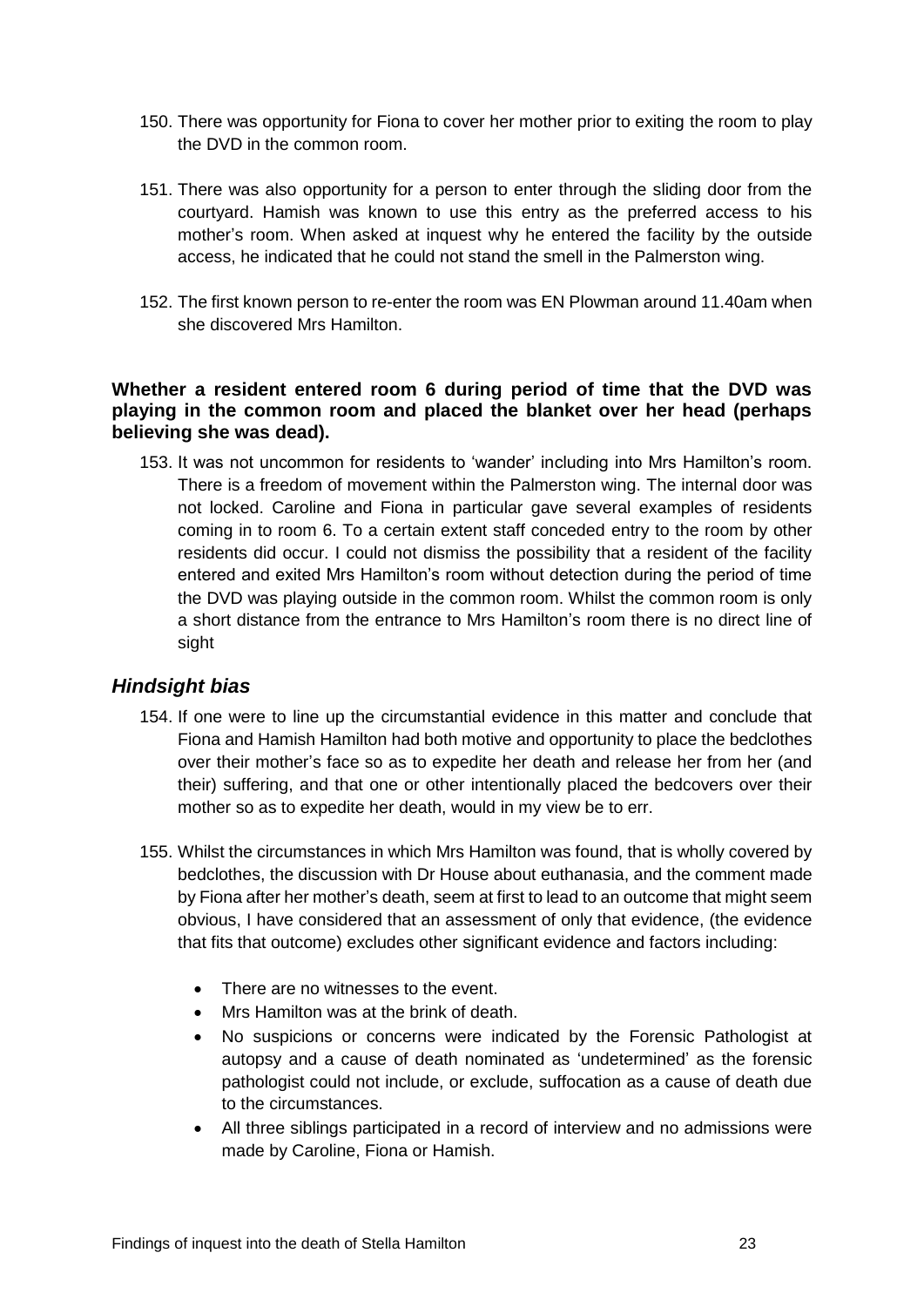- All three siblings gave evidence at inquest, no admissions were made or evidence adduced that gave any additional weight to the possibility that one or more of them were implicated in placing the bedclothes over their mother.
- A thorough police investigation concluded that it was unlikely an offence had occurred
- 156. I am mindful of the possibility of error when looking retrospectively with such scrutiny, that there is a real possibility of cherry picking the evidence to make it fit circumstances that seem to be compelling and obvious.

*Confirmation bias is a common heuristic whereby people give undue emphasis to evidence that validates or supports their existing beliefs and expectations and excuse or explain away information that does not. People in all walks of life fall into this error and to harshly criticise …… for doing so would involve the making of a similar mistake: namely, critiquing their conduct with hindsight bias.* 60

## <span id="page-26-0"></span>**Conclusions and findings**

- 157. I find that on Tuesday 26 July 2016, Caroline Hamilton spoke with Dr House at Ozcare during routine weekly rounds and that during the conversation:
	- a) Caroline generated a direct conversation about the long blue dream
	- b) The term blue needle (or blue dream or green dream) was a euphemism for euthanasia
	- c) Dr House believed she was being requested to euthanase Mrs Hamilton.

158. I am satisfied on the balance of probabilities, that EN Plowman:

- a) entered Mrs Hamilton's room in the Palmerston wing at 11.40pm on 31 July 2016
- b) located Mrs Hamilton under the bedclothes covering the whole of her body including her head
- c) turned down the bedclothes and saw that Mrs Hamilton was deceased.
- 159.I am satisfied that no other person was present in the room at this time.
- 160.I find that Fiona Hamilton shortly thereafter entered room 6 and EN Plowman heard her say, 'Hamish said that if we covered her head she would go quicker'.
- 161.I find that a person other than Mrs Hamilton intentionally placed the bedcovers over Mrs Hamilton's head.
- 162.There is insufficient evidence before me to identify the person who placed the bedcovers over Mrs Hamilton's head. <sup>61</sup>
- 163.I cannot determine if the bedclothes were placed over Mrs Hamilton's head before or after her last breath.

<sup>&</sup>lt;sup>60</sup> Findings of Inquest into the death of Ronald Brockel (19 April 2013, BARNES, M State Coroner)

<sup>61</sup> On the balance of probabilities in accord with the test in *Briginshaw*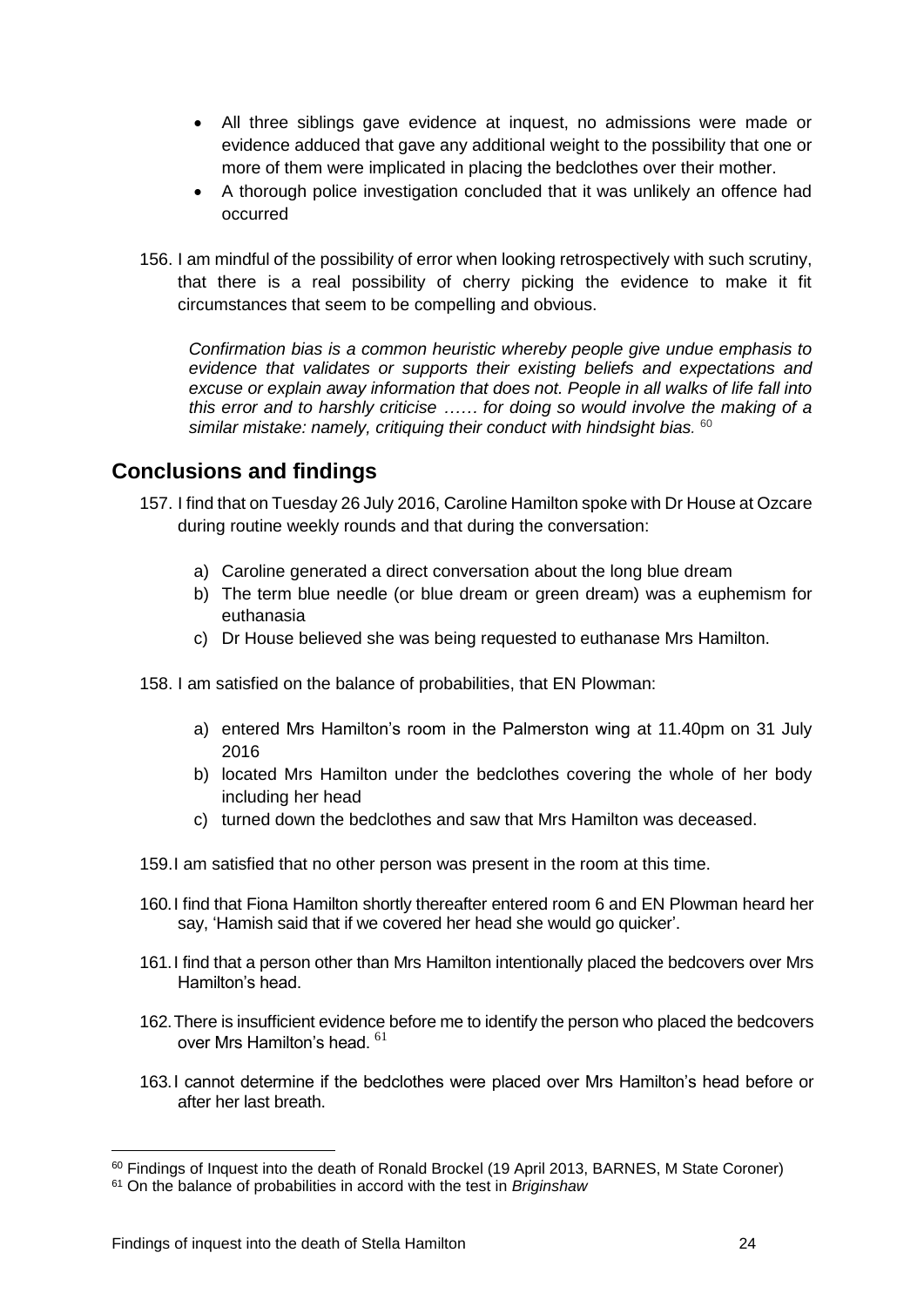- 164.If the bedclothes were intentionally placed over Mrs Hamilton's head after her last breath there would be no causal connection between that act and her demise.
- 165.I cannot determine if Mrs Hamilton's death was caused by, or expedited, as a result of the bedclothes covering Mrs Hamilton's face, thereby limiting her ability to breathe and/or causing her to suffocate.
- 166.I cannot find on the evidence if Mrs Hamilton died from either:
	- a) natural causes prior to being covered by the bedclothes, or;
	- b) natural causes after being covered by the bedclothes or;
	- c) suffocation as a result of her face being covered by bedclothes.
- 167.But for the circumstances in which Mrs Hamilton was found, the forensic pathologist would have determined the cause of death as necrotising bronchopneumonia complicating Alzheimer disease and cachexia.
- 168.The forensic pathologist concluded that anything further limiting Mrs Hamilton's ability to breathe such as having bedding over her face could potentially accelerate death and that smothering could potentially be achieved without leaving any marks on the face or causing any internal injuries.
- **169.**I find that Stella Hamilton died at Ozcare Malanda on 31 July 2016 and that her cause of death is **undetermined.**

## <span id="page-27-0"></span>**Findings required by s. 45**

#### <span id="page-27-1"></span>**Identity of the deceased –** Stella Hamilton

- <span id="page-27-2"></span>**How she died** – Stella Hamilton was a resident of the Ozcare Aged Care Facility at Malanda. She was suffering advanced and necrotising bronchopneumonia complicating alzheimers disease and coronary atherosclerosis. She was at the very end stage of her life and receiving palliative care. On the day of her death she was unconscious and death was imminent. She was located deceased in her bed with bedclothes covering the entirety of her body including her head, such that she could not at first be seen. I find that a person other than the deceased placed the bedclothes over her head I cannot determine if Mrs Hamilton was deceased prior to the bedclothes being placed over her head or if she died from suffocation as a result of the bedclothes being placed over her head.
- <span id="page-27-3"></span>**Place of death** – **Ozcare, 5183 Turnball Rd, Malanda. Queensland 4885**

<span id="page-27-4"></span>**Date of death – 31 July 2016** 

<span id="page-27-5"></span>**Cause of death – undetermined**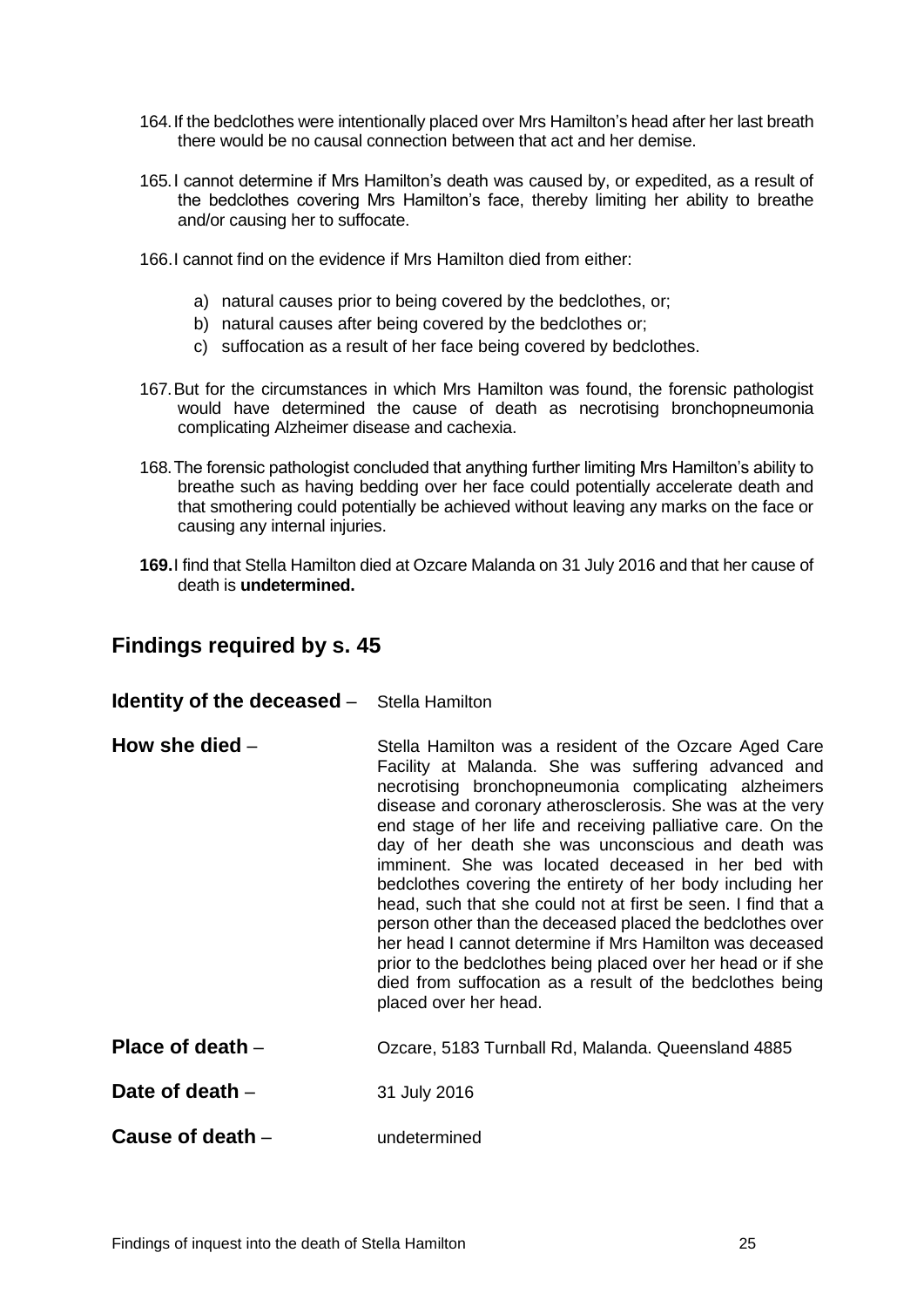## <span id="page-28-0"></span>*Additional issues explored at inquest*

#### <span id="page-28-1"></span>**The adequacy of security procedures including monitoring the movement of residents and visitors in and around Ozcare Malanda aged care facility**

- 170.Ozcare Malanda aged care facility has to comply with a number of statutory and regulatory bodies and the principles/charters created within, including but not limited to:
	- a. *Aged Care Act* 1997 (Cth);
	- b. *Quality of Care Principles 2014* (Cth);
	- c. The Accreditation Standards (Cth);
	- d. *User Rights Principles* 2014 (Cth); and
	- e. Charter of Care Recipients' Rights and responsibilities Residential Care (Cth).
- 171.When considering monitoring their residents and visitors Ozcare Malanda has to comply with, including but not limited to
	- a. *The Privacy Act* 1988 (Cth); and
	- b. Australian Privacy Principles (APPs).<sup>62</sup>
- a) Ozcare Malanda aged care facility does not have a formal visitation policy, however, has the following in place:
	- a. Staff Code of Conduct;
	- b. Elder Abuse training, policy and checklist;
	- c. Compulsory reporting of elder abuse;
	- d. Specialised training 'privacy and dignity';
	- e. A 'Key to me' form for residents that is privy to staff; and
	- f. Mandatory yearly training with respect to security and safety.
- 172.When asked by Counsel for the Ozcare Malanda facility what they would do in certain situations relating to patients wandering or if they had concerns with an unknown visitor, staff were able to recite what they did in particular situations and their responses were in accordance with Ozcare policies and procedures.
- 173.It became apparent during the inquest that managing residents with dementia who are known for wandering is a difficult task and that the staff of Ozcare Malanda were knowledgeable on the topic and well trained in this regard. It was also apparent that it is beneficial for the resident's health to wander to some extent.

<sup>62</sup> Contained in Schedule 1 of the *Privacy Act 1988 (Cth)*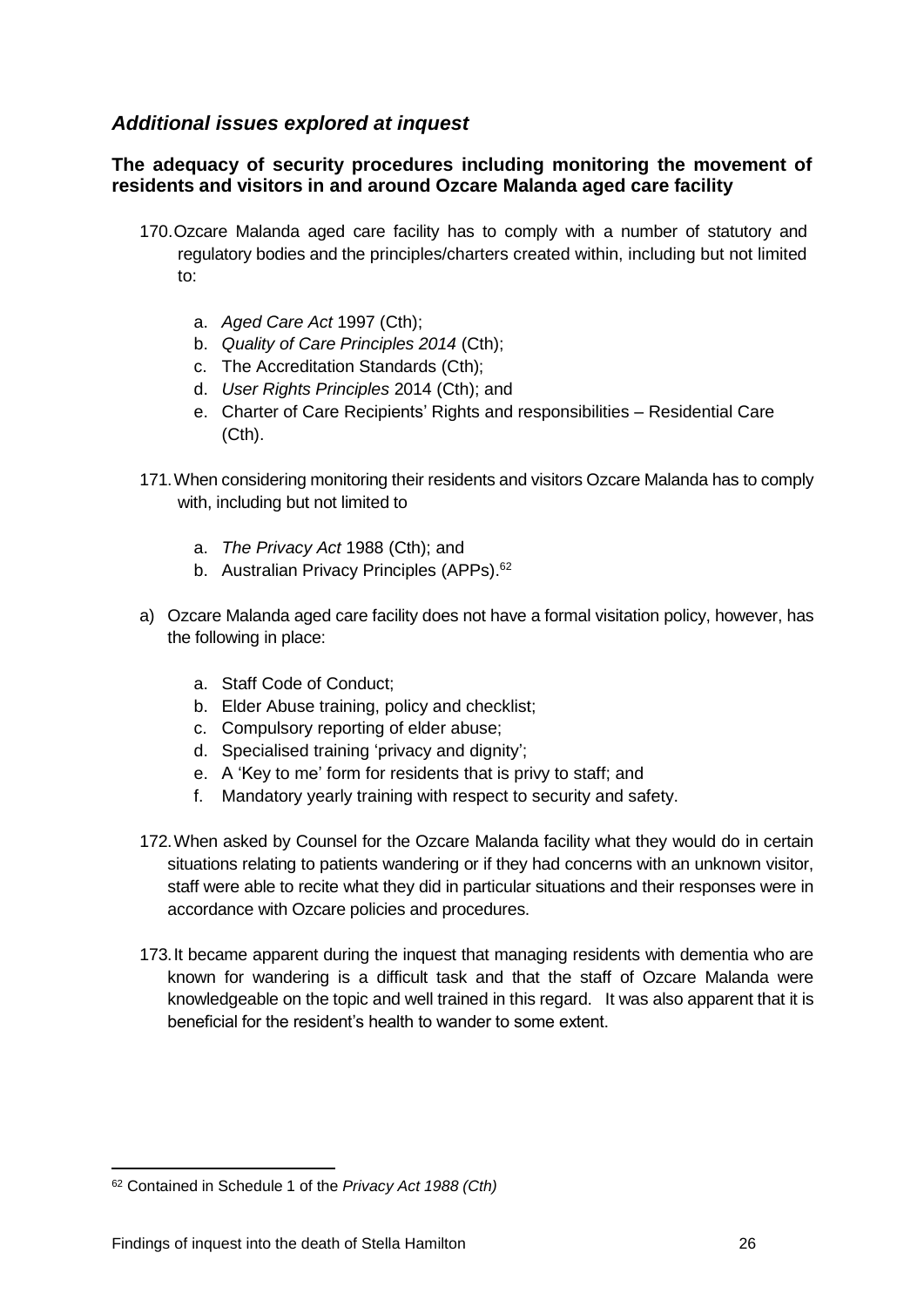- 174. Ozcare Malanda was re-accredited in March 2015 $^{63}$  and in March 2018. $^{64}$  Ozcare Malanda have not at any time been sanctioned under the Aged Care Act.<sup>65</sup>
- 175.There is no prescriptive way for Ozcare Malanda to operate or meet with the accreditation standards.<sup>66</sup> Ms Tracey Rees, the State Director for Queensland and Western Australia for the Australian Aged Care Quality Agency provided an email to the Office of the Northern Coroner on 6 April 2018. A summary of the salient sections of her email are as follows:<sup>67</sup>
	- The Quality of Care Principles are explicit about the flexibility services have, to determine how they operate their business of providing care and services to care recipients;
	- The agency expects that a service would have systems and processes in place to meet their regulatory responsibilities about the physical environment and safe systems, that management is actively working to ensure a safe and comfortable environment consistent with care recipient needs; and
	- CCTV cameras are currently not a legislated requirement in aged care services.

#### <span id="page-29-0"></span>**Public Interest Intervenor – Aged and Disability Advocacy Australia (ADAA)**

- 176.The ADAA were invited to observe the Inquest and make written submissions in accord with s 36 *Coroners Act* 2003.
- 177.It is useful to place into these findings the whole of the submission received.

'Primarily, there is the fundamental issue of Aged Care Services regulated by the Commonwealth Aged Care Act 1997, with associated Commonwealth regulatory bodies with Coronial investigations being a state based process. This results in less familiarity between these systems.

As outlined in par. 74 of the Counsel Assisting submissions witnesses were examined about their views on CCTV in these three areas:

- a. Entry and exit points to facility
- b. Entry and exit points to residents' rooms
- c. Inside residents' rooms.

Use of CCTV footage is not regular industry practice in the aged care sector, however, it is undergoing consideration at a national and state level.

In September, an aged care worker was charged with assault following CCTV footage of alleged assaults. It is reported that the family installed CCTV cameras in an elderly gentlemen's room.

<u>.</u>

:

<sup>63</sup> Exhibit C11 page 23

<sup>&</sup>lt;sup>64</sup> Exhibit C11 page 75.

<sup>65</sup> Exhibit C6 para 26

<sup>66</sup> Exhibit F1 page 1

 $67$  Ibid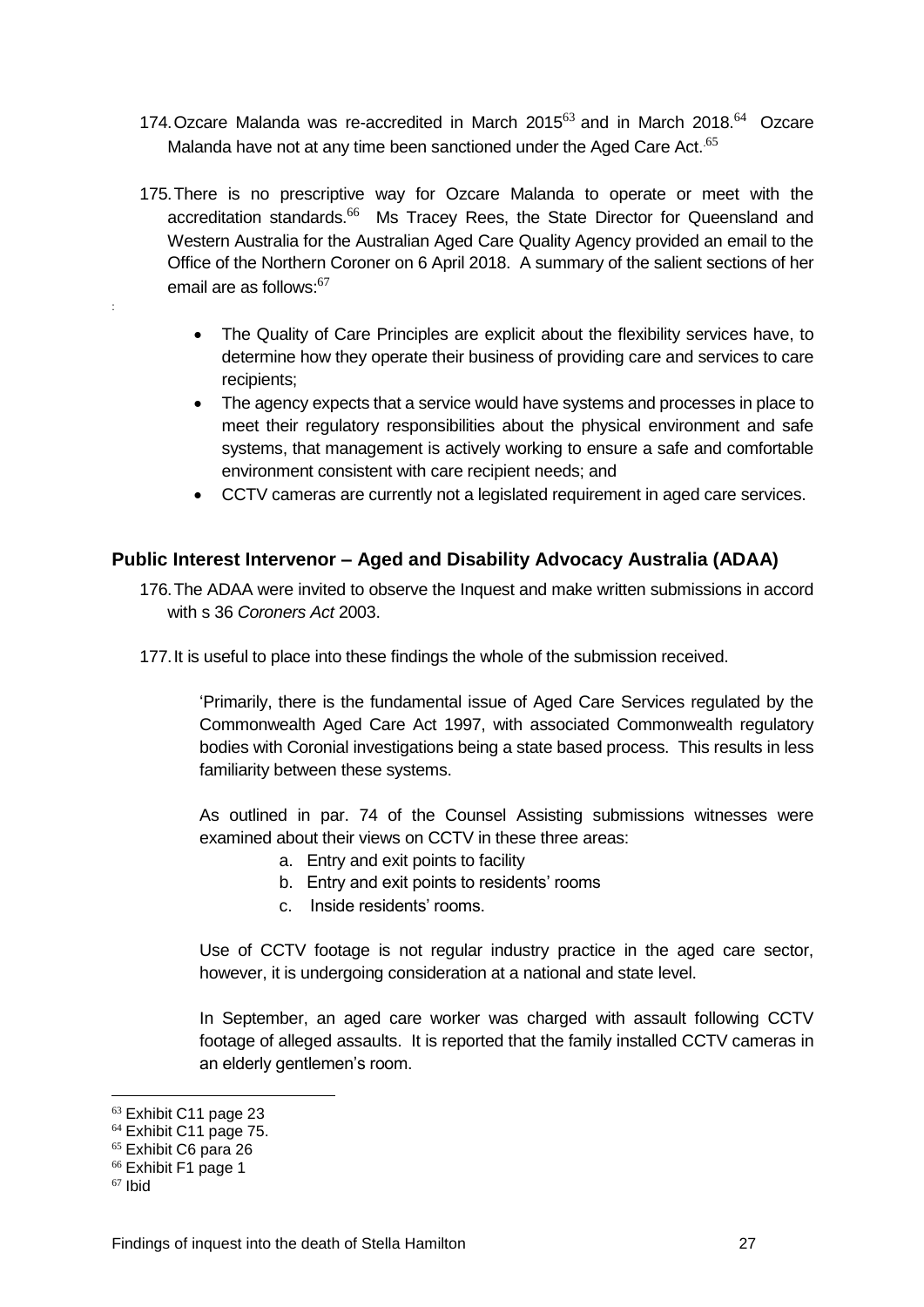Exhibit H1 from Office of the Australian Information Commissioner (OAIC) summarises the privacy obligations relevant to the use of CCTV in aged care. These include:

- a. Collection of solicited personal information
- b. Notification of the collection of personal information
- c. Security of personal information.

The OAIC also raise the possibility of State laws that may impact upon the use of CCTV footage.

This is relevant in Queensland.

Queensland Criminal Code 1899, (the Code) sections 227A and B, creates a misdemeanour for the observations, visual recordings and distribution of these recordings, in a situation whereby a reasonable adult expects privacy.

The subsequent s227C, excuses a variety of professionals such as Police, mental health, disability worker, parole officers. This occurs, particularly, when a person is subject to lawful custody or a supervision order (which may be made in Queensland, another State or Commonwealth).

Any change in utilisation of CCTV needs to be included in an amendment to s 227C of the Code. Clearly, living in an aged care facility in circumstances similar to Stella Hamilton is not within the current purview of this section.

The other issue surrounding use of CCTV, arguably everywhere else apart from entrances and exits of aged care facilities, concerns the issue of consent.

Obviously, adults can provide consent for themselves, whilst they have capacity to make their decisions.

It may well be the situation, particularly in locked areas such as where Stella Hamilton resided that many of the residents would have been unable to provide this consent for themselves due to impaired capacity.

Legislation, whether State or Commonwealth needs to be clear as to who can consent to CCTV monitoring, when the relevant privacy considerations are met.

- a. This may include the attorney or guardian (State based legal frameworks).
- b. Otherwise, it may be a representative under Commonwealth law. A previous Australian Law Reform Commission Inquiry into "Equality, Capacity and Disability in Commonwealth Laws (DP 81) made recommendations for clarifying and defining the decision-making role in relation to aged care

The discussion around use of CCTV is beneficial for consumers of aged care services and their families and decision makers.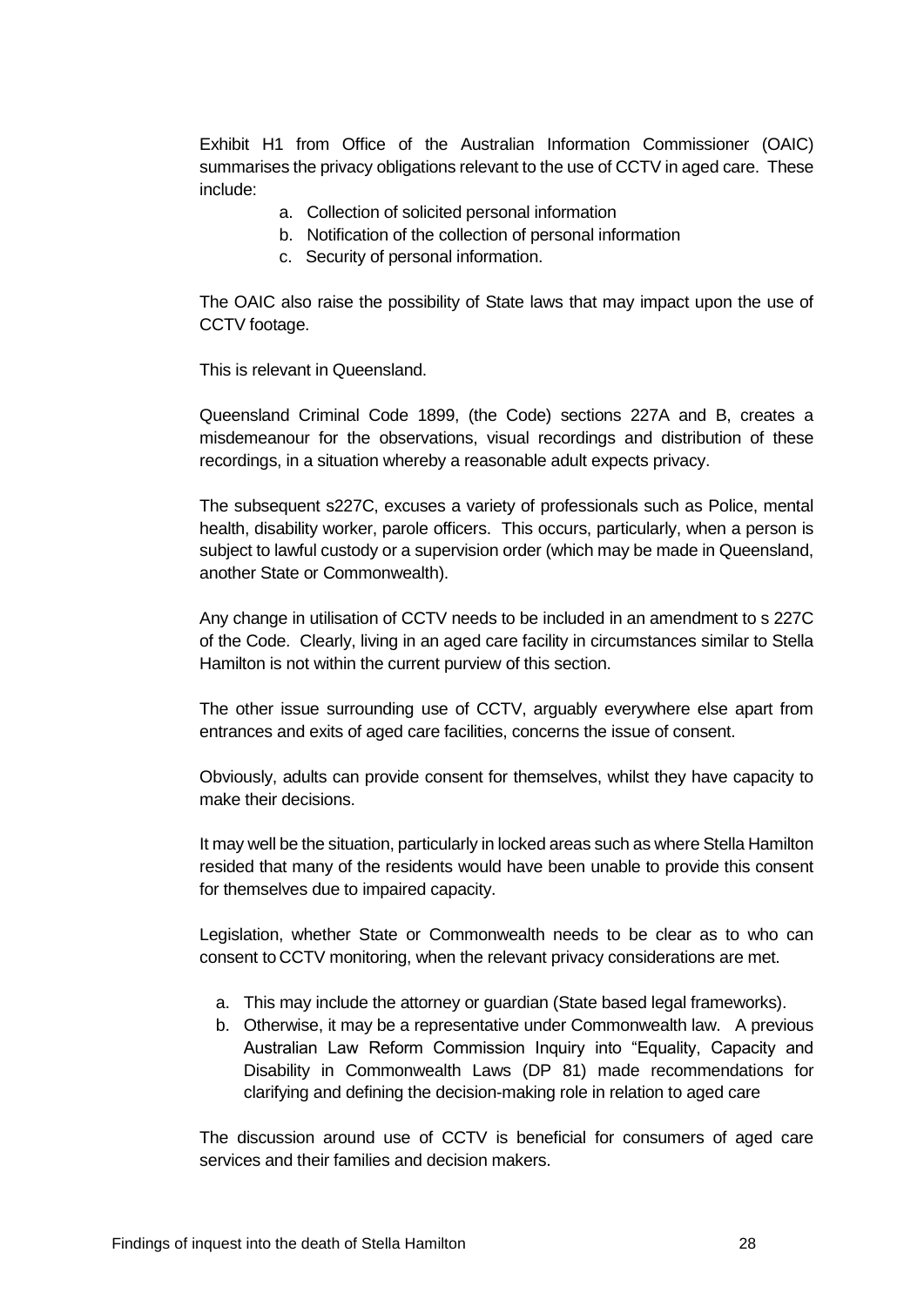There are currently legislative barriers in Queensland for the use of CCTV, which would involve amendment to the Queensland Criminal Code.

Many of the relevant privacy issues raised by OAIC can be addressed by facility policy and practice, signage and consent.

Clarification of who can consent according to State and Commonwealth laws would also provide certainty for both facility providers and families alike.

Referral of these key issues to the newly constituted Royal Commission into Aged Care Quality and Safety along with referral to the soon to be established Aged Care Quality and Safety Commission would also be highly beneficial.'

#### <span id="page-31-0"></span>**Recommendations in accordance with s.46**

- 178.Section 46 of the Coroners Act 2003 provided that a Coroner may, whenever appropriate, comment on anything connected with a death investigated at an inquest relates to:
	- a. Public Health and safety; or
	- b. The administration of justice; or
	- c. Ways to prevent deaths from happening in similar circumstances in the future.
- 179.Most witnesses who attended the inquest were asked for their views on the use of CCTV footage in a facility such as Ozcare Malanda. They were asked about their views on CCTV footage:
	- a. At entry and exit points of the facility;
	- b. At entry and exit points of resident's rooms; and
	- c. Inside the residents rooms.
- 180.There were different views across the different groups of witnesses that being; Ms Hamilton's children, the Ozcare Malanda nursing and carer staff and the Ozcare management.
- 181.Ms Hamilton's daughter Caroline Britton said that if there was CCTV footage 'we wouldn't be here right now' she went on to say there would have been a full view of her room and the common room, she said her and her sister's line of questioning from the Police was accusatory towards them and felt that if there was [CCTV footage] it would have answered the questions straight away.
- 182.Ms Hamilton's daughter Fiona Hamilton was asked for her view regarding CCTV footage and she said that she believed her mother had no privacy and dignity left anymore and would have loved to have CCTV in her mother's room as it protects the resident and the staff.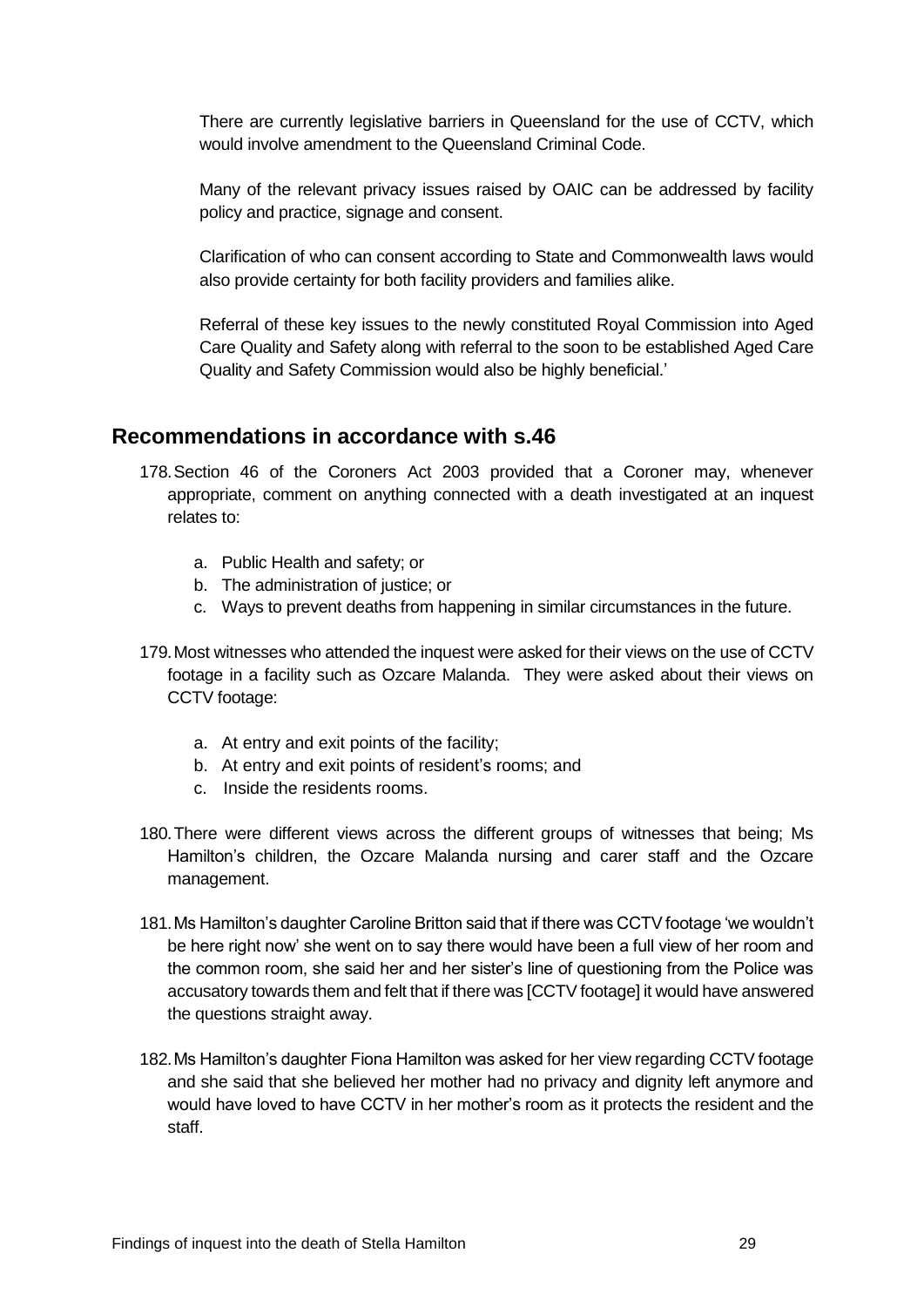- 183.Ms Hamilton's son Hamish Hamilton was asked of his views regarding CCTV footage and commented that it would help clarify what really happened but he had seen the reports about privacy issues but thought that it would be a great help to monitor the residents and staff.
- 184.Fiona Hamilton provided written submissions wherein she stated (CCTV) is an instrument in aiding and protecting those who no longer have the ability to protect themselves.
- 185.The staff from Ozcare who were questioned about CCTV were comfortable with having cameras on the entry and exit points of the facility but they were not comfortable with having them on the entry and exit points of the resident's rooms as this would impede their privacy. One staff member pointed out that residents can become incontinent in the hallways and that filming that and the clean-up was not something that should be on film. The staff were not comfortable with having cameras in the resident's room, because of the intrusion on the privacy of residents.
- 186.Detective Senior Constable Kyle Milgate was asked if CCTV footage would have assisted his investigation. His response was that it would have definitely helped. He had received versions (of events) and it would corroborate those versions and give a timeline.
- 187.I do not intend to make recommendations in respect of implementation of CCTV at the Ozcare facility, noting it would require a whole of industry approach and the will of various legislatures, regulators and industry providers. There are broader considerations that are beyond the scope of this inquest.
- 188.The Letters Patent relevant to the scope of inquiry set for the Royal Commission into Aged Care Quality and Safety provides terms of reference that will most appropriately deal with issues of privacy and safety in aged care settings.
- 189.I acknowledge the assistance of Counsel assisting the Northern Coroner Ms Benn throughout the investigation and inquest.
- 190.In conclusion I offer my sincerest condolences to Caroline, Fiona and Hamish and their wider family for the loss of their much loved mother.
- 191.I direct that a copy of these findings be provided to:
	- Caroline Britton
	- Fiona Hamilton
	- Hamish Hamilton
	- Ozcare Malanda
	- Ozcare Queensland
	- Dr Diana House
	- Dr Jessica Adams
	- Det Senior Constable Kyle Milgate
	- Queensland Police Service